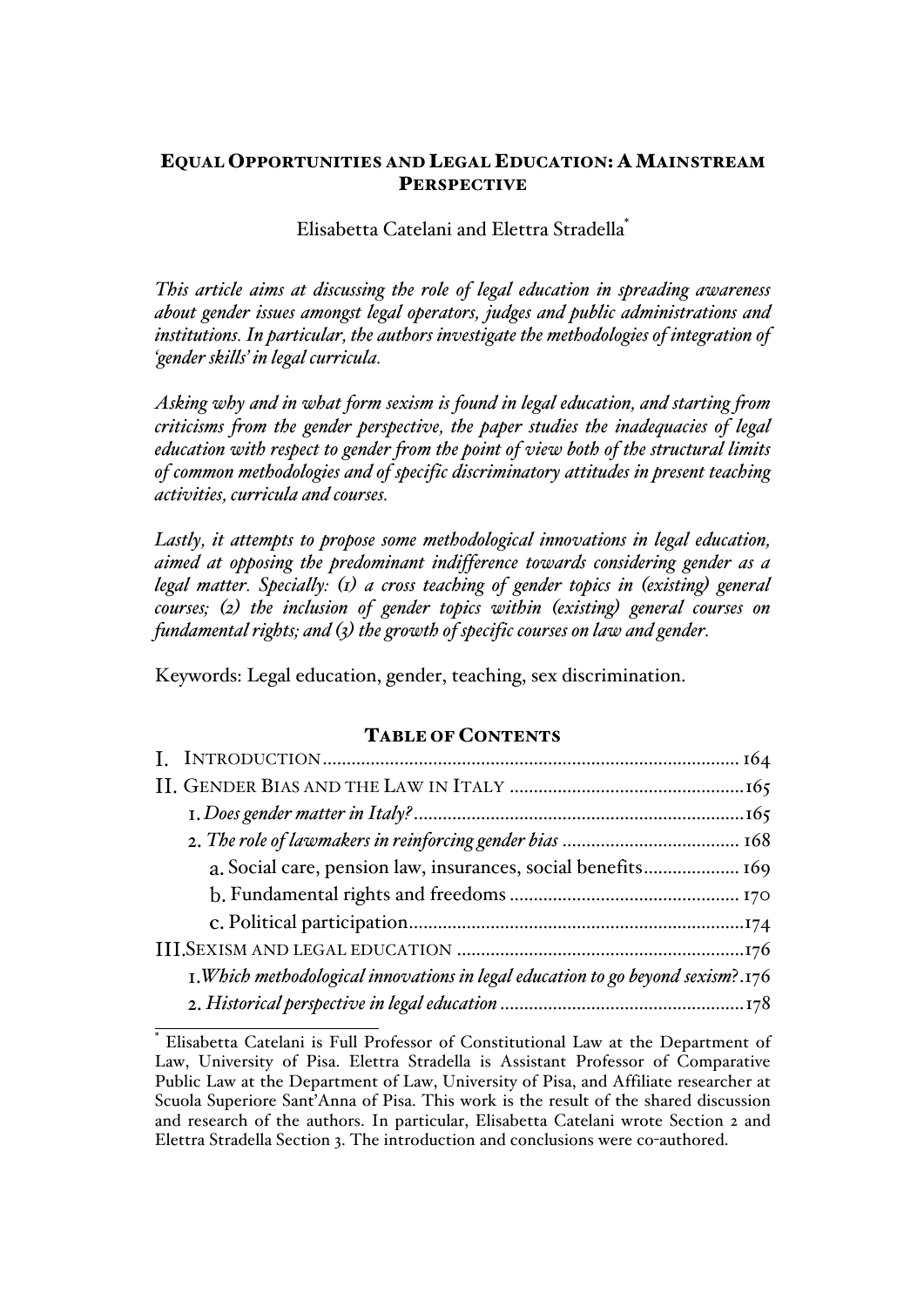| 3. Empirical approach v theoretical approach: Abstract and concrete ideas |  |
|---------------------------------------------------------------------------|--|
|                                                                           |  |
|                                                                           |  |
|                                                                           |  |

### I. INTRODUCTION

The main research question of the paper concerns the understanding and discussion of the role of legal education for the promotion of a gender awareness amongst legal operators and society as a whole. Starting from a description of the unsatisfactory Italian scenario of indifference and biases towards gender issues, this essay aims at analysing the possible integration of what we call 'gender skills' in legal programs and curricula.

The Italian context represents for us a case-study, relevant from various points of view: first of all it clearly constitutes an example of the negative impact that a gender-blind education produces on the recognition and implementation of equal opportunities in family, society, politics and work. Stereotyping and sexist education from the very beginning of a child's integration into the educational and social setting contributes to determining the widespread perception that women are of a lower status, shaped through their role within family and their function as caregivers. The relationship between a gender-blind education and the common perception of a feminine lower status seems to be double-sided: from one side this kind of education represents one of the reasons for women's lower status, while from the other it is one of the many consequences of the lower social status of women.

The recent legislative interventions in Italy concerning equal opportunities evidence on the one hand the growing awareness of the necessity to take measures directed to rebuilding women's status and promote a gender culture; on the other hand the enduring lack of political will to implement a long-term plan on gender equality and go beyond the traditional approach towards equal opportunities. We can therefore ask where this political and legislative attitude originates and whether it influences social perceptions and ideologies. This is the 'connecting tissue' of the work; lawmakers, politicians and administrators are strongly influenced by the education they have received, and they have chiefly received legal training that instead of placing the foundation stones for the promotion of culture and behaviour enabling equal opportunities, has instead passed down to them an abstract and 'aseptic' concept of law and justice. The effect of this phenomenon is twofold: firstly, legal actions, norms and rules infrequently use a gender perspective as a lens to read and understand the social context.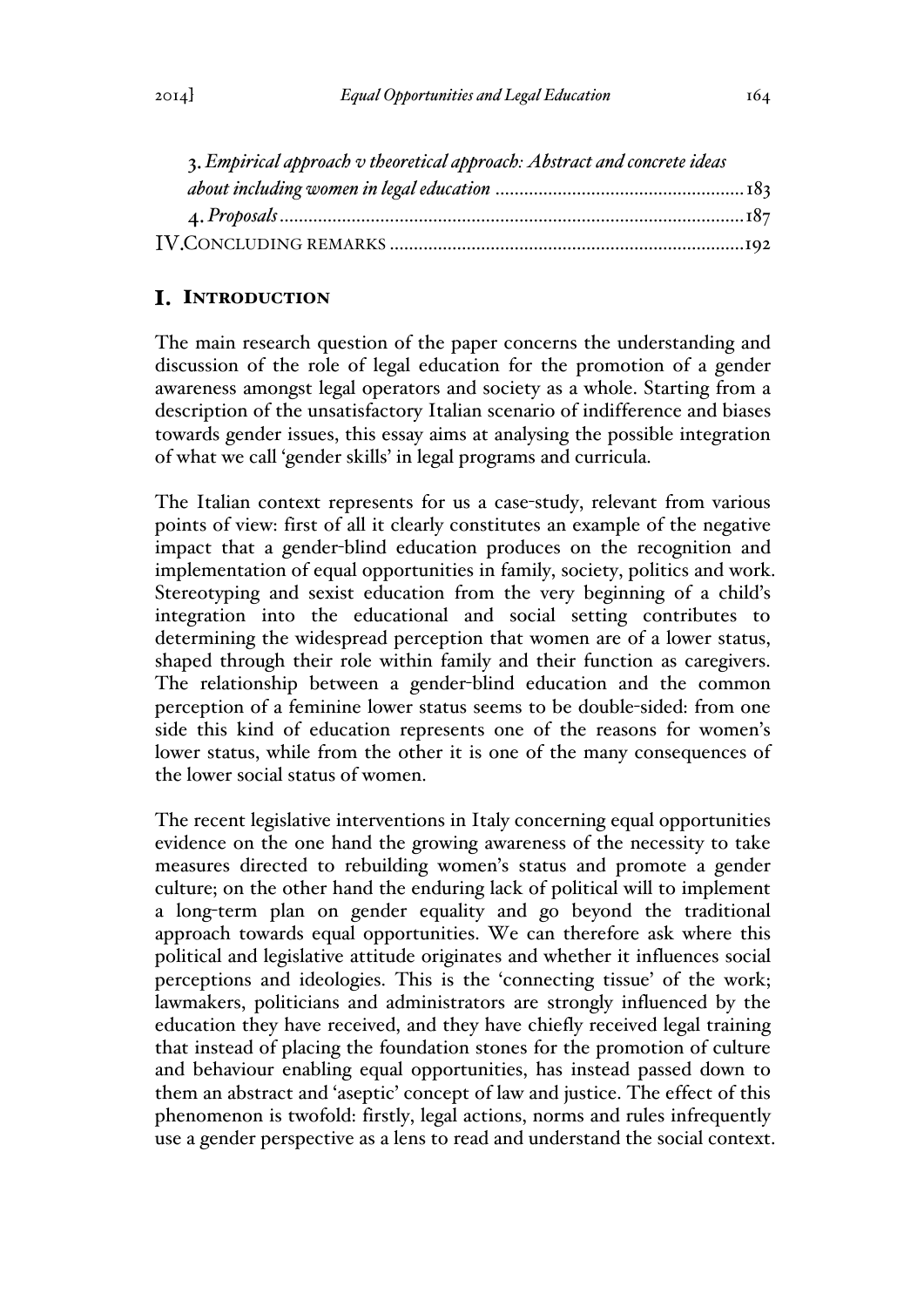Secondly, and as a consequence, the social context itself converts this gender-indifferent (and often discriminatory) legal language into a general background for values that are to be found at all levels of education and training.

Based simply on the importance that we assign to legal education and its (even indirect) social and cultural impact, it seems interesting to compare the Italian scenario of legal education with the American scenario and more generally the common law approach to legal education. This is because such a comparison will allow us to investigate whether and how the integration of gender in legal education could follow the same methods and contain the same content in the two different scenarios.

The research takes the following structure in order to pursue these objectives. In Section 2, we try to answer the question of whether gender matters in Italy; in Section 3 we analyse the role of the Italian lawmakers in strengthening gender biases through legal norms, studying briefly the most significant statutes adopted (during the last legislature) in some fields variously linked with across-the-board gender issues. In Section 4, we investigate why and how sexism characterises legal education, starting from criticisms of legal education from the gender perspective. We study the inadequacies of legal education with respect to gender, from the point of view both of the structural limits of common methodologies and of specific discriminatory attitudes in present teaching activities, curricula and courses. Finally, we propose some methodological innovations in legal education that could improve the situation.

### GENDER BIAS AND THE LAW IN ITALY

### *Does gender matter in Italy?*

Jurists and legal scholars are generally indifferent towards the issue of equal opportunities for men and women; a very small number among them deal with gender issues, and almost all the scholars engaged with these issues are women. The methods that characterise the approach to gender issues are also significant: very often topics concerning gender are taken into consideration separately and autonomously, as if they were distinct fields of study, and gender issues are not included at all in legal reflections when teaching topics where a gender perspective is, strictly, relevant.<sup>1</sup>

<sup>&</sup>lt;sup>1</sup> A significant example comes from the reading of the main handbooks of legal disciplines in the Italian academic context: they never take into consideration gender as a general point of view by which investigate norms, cases and build a theoretical framework. Constitutional Law, Private Law, Criminal Law, Social Law and Labor Law, are all explained and taught without any reference to the gender perspective.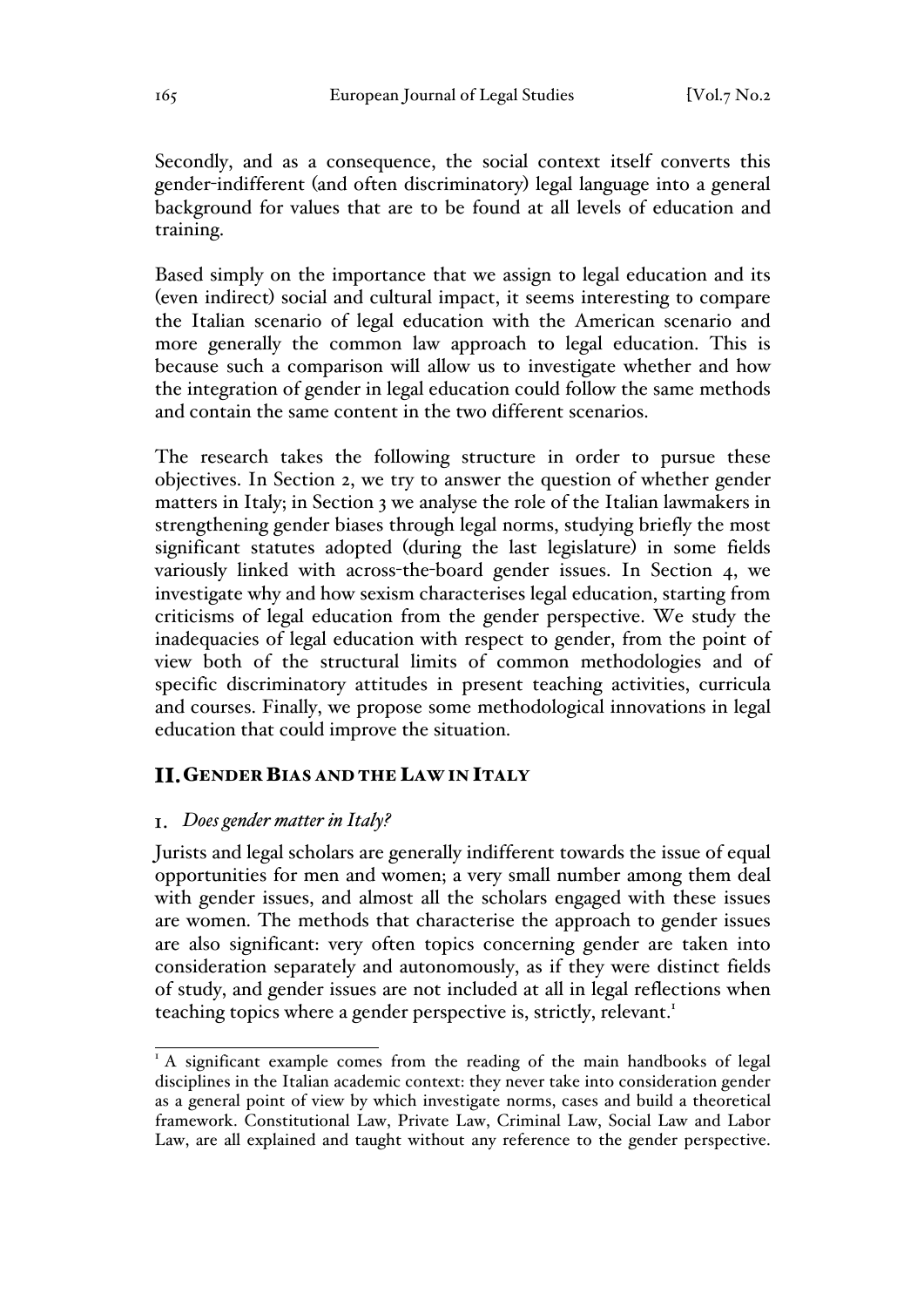For instance, in scientific and academic meetings or seminars on the electoral system (which are very common nowadays in Italy), it does not often happen that speakers discuss the mechanisms that can assure equal opportunities in order to promote the political participation of women. Their main aim is to enforce the accountability of the government and its centrality within the institutional system, through electoral mechanisms that, without modifying the text of the Constitution, assign to the winner of the political competition a large number of seats, using a first-past-thepost system (with proportional correctives) or single-member constituencies.

Irrespective of the choices and the preferences expressed, the question of the need to establish anti-discriminatory measures in order to guarantee an equal presence of men and women within the electoral lists (in the case of multiple-members constituencies), or an equal number of candidates of each sex (in single-member constituencies), has in any case a secondary (or low) relevance. This lack of relevance remains even though in very recent years some interesting provisions have been adopted to promote gender equality and the courts have gradually started to change their point of view.

Here, we can refer to Law l. n. 120/2011, containing provisions that establish penalties (such as the dissolution of the governing body of a listed corporation) for discrimination and to various anti-discriminatory measures for the governance of local authorities (provisions concerning local electoral systems such as the 'double gender preference' and some others regarding the composition of local government bodies).

The administrative tribunals have developed some strong principles in their decisions to disband local authorities whose members were all of the same sex or which were evidently gender unbalanced. These tribunals have said that:

 $\overline{a}$ Many are the question that academic handbooks do not pose, and we can find only sporadically in articles and monographs that facially deal with gender issues and topics. For instance: how much the social and political status of women affected the evolution of political representation in the Italian institutional system? In which way the constitutional protection of civil and social rights and liberties has had an effect on women and their role? Have family law and all the rules concerning marriage, children and relationships within the familiar context influenced and been influenced by the social perception of women? Does criminal law dedicate a specific attention to 'gender crimes'? And what kind of impact could have on the criminal system the present incorporation of peoples and groups that ground their legal system of values on the consideration of a lower juridical and social status for women? To what extent will the reform of the labor market and the social security contribute to a general reassessment of women's role and could it produce some discriminations?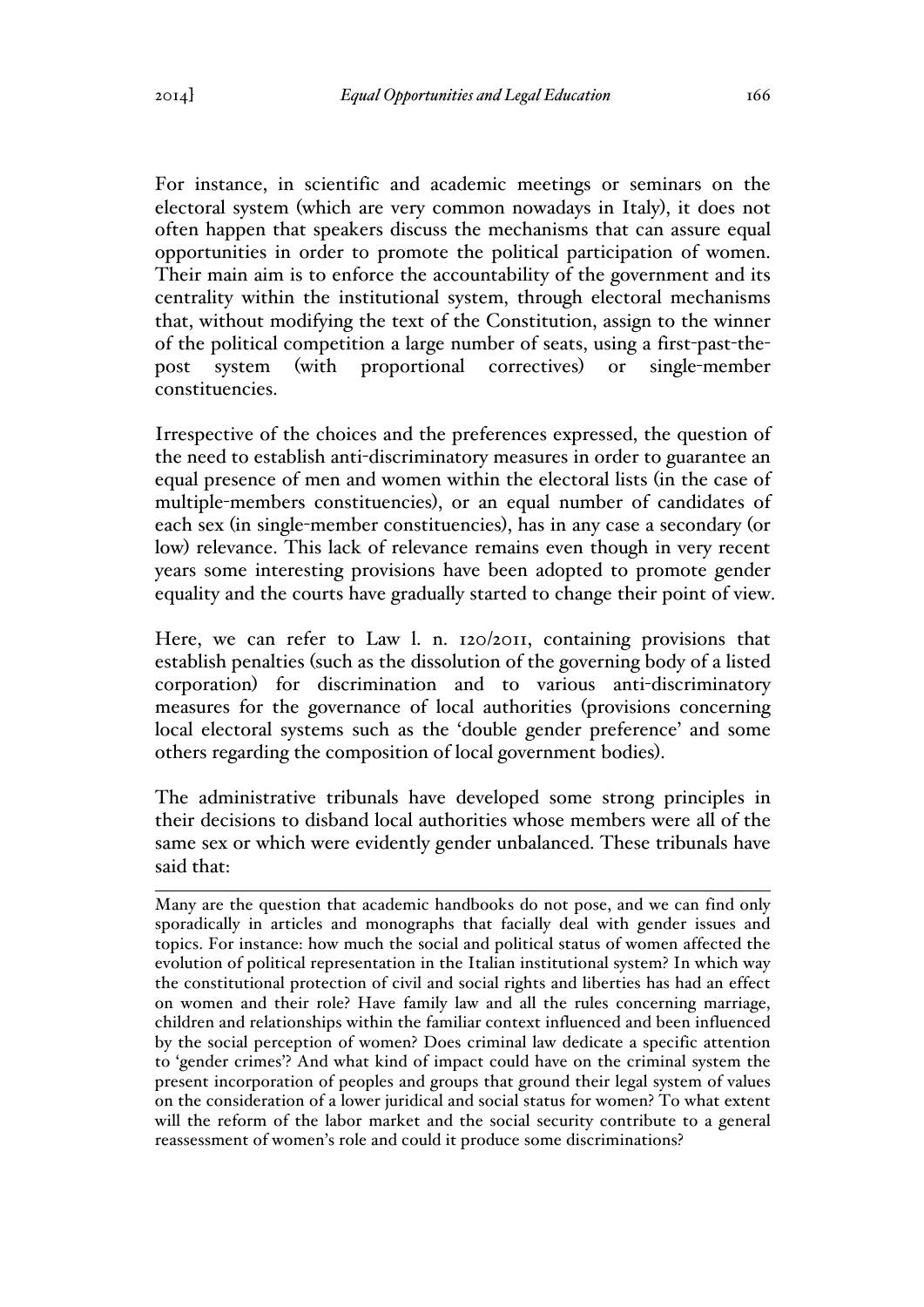governmental bodies when unbalanced in gender representation underline a lack in democratic representation of the heterogeneous composition of social background and electoral body […] they are potentially not fully functional lacking the contribution of the gender that is not adequately represented.<sup>2</sup>

The Italian Constitutional Court<sup>3</sup> has affirmed that Article 51 of the Italian Constitution (as modified in 2003) requires, as right and proper, actions to be taken that are directed at guaranteeing equal access to elections. Evaluating the 'double gender preference'<sup>4</sup> , the Constitutional Court has affirmed that this mechanism is coherent with the goal of the effective and concrete implementation of the equality principle, which has not yet been fully implemented in political and electoral behaviour and procedures. Finally, decision n 81/2012 explicitly declares that a requirement for gender balancing that is established by the law (the law at issue was the Regional Statute of Campania) must be in harmony with the Constitution.

In spite of these significant steps, the prevalence of indifference as the main attitude towards gender issues is demonstrated by numerous examples that are slowly coming to light after recent political and institutional events. We can mention for example the documents produced by the Committee of Experts nominated by Prime Minister Enrico Letta in 2013 to give details about a proposal to reform the Second Part of the Constitution. Reading the preparatory works, it is possible to verify the marginal role assigned to gender issues in the representation, participation and composition of institutional bodies.5 We can also find something in the recent Bill adopted by the Senate in order to significantly modify the Constitution, and in particular the parliamentary system (although this may require further readings before entering into force): therein, Article 1, amending Article 55 of the Italian Constitution

<sup>&</sup>lt;sup>2</sup> TAR Lazio, n. 6673/2011, and TAR Lazio n. 633/2013, where the threshold of 40% is setas the minimum presence of each sex in local government bodies.

<sup>&</sup>lt;sup>3</sup> Constitutional Court decision n. 49/2003.

<sup>4</sup> Constitutional Court decision n. 4/2010.

<sup>5</sup> In the final report *(*Presidenza del Consiglio dei Ministri, Italian Government, 'Per una Democrazia Migliore' [2013], 70), we find only few words concerning gender issues, regarding in particular the electoral system, where the Commission proposes: (1) in case of choosing a proportional system, to provide a 'double gender preference'; and (2) in case of choosing a majority system, a gender provision on the 'gender balance' (32). These are the only references in the written report, although many other and significant proposals had been supported by the women within the Commission during the preparatory works (one of the authors of this paper, Elisabetta Catelani, was member of the Commission).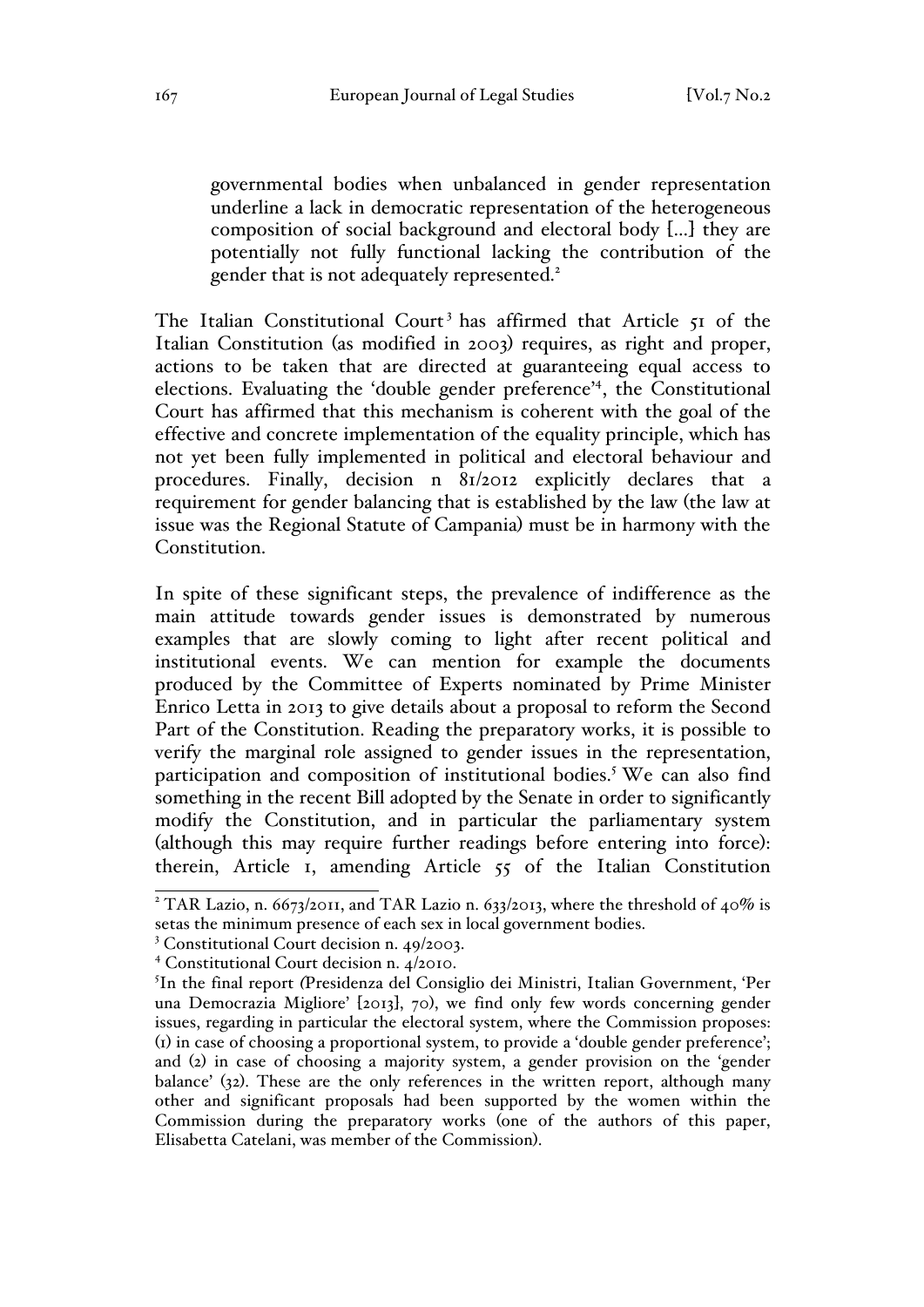establishes that statutes containing the electoral system for Parliament will promote the balance between men and women in their representation. This weak provision joins on to Article 51 that declares the equal opportunities between men and women in the access to the public offices, even elective, and gives to the Republic the task to promote equal opportunities between men and women. The more recent events concerning the adoption by Parliament of the new system for election to the Chamber of Representatives clearly demonstrates the (guilty) indifference towards the inclusion of anti-discriminatory provisions in a text that directly affects the level of political participation of women and their presence in the higher political institutions.

Despite the opposition of women in Parliament, who in symbolic ways also displayed their aversion to the unsuitable (and wrongful) decision not to include in the statute anti-discriminatory norms and percentages of women to be included in the lists of candidates by the political parties, the bill sent to the Senate does not contain any provisions on equal opportunities.

Furthermore, the general content of the statute would damage not only the democratic representation as a whole, but also the empowerment of merit and gender competences: there are to be closed lists, without preferential voting, and no provisions for binding or compulsory primary elections for the selection of candidates.

From this background, the main question that arises is: what are the causes of this indifference and, as is often the case, intolerance towards gender issues? How can legal education represent an instrument for settling these issues in society and public debate and awareness?

# *The role of lawmakers in reinforcing gender bias*

In this section, before focusing on the issue of sexism in education and the role of gender issues in legal education, we will discuss the role of lawmakers in strengthening certain gender biases through legal norms, and we will identify and understand gender biases, considering how and to what extent they influence the general approach towards gender issues in the social and public environment. We have chosen to start from the point of view of the lawmaker because we believe that this strongly influences social behaviours and perceptions and, establishing norms and rules, also builds the grounds for the interpretative activity of the judiciary. Moreover, the relationship between legal education and the role of the lawmaker emerges even from the factual verification that a significant portion of lawmakers is represented by people with legal *curricula* of studies.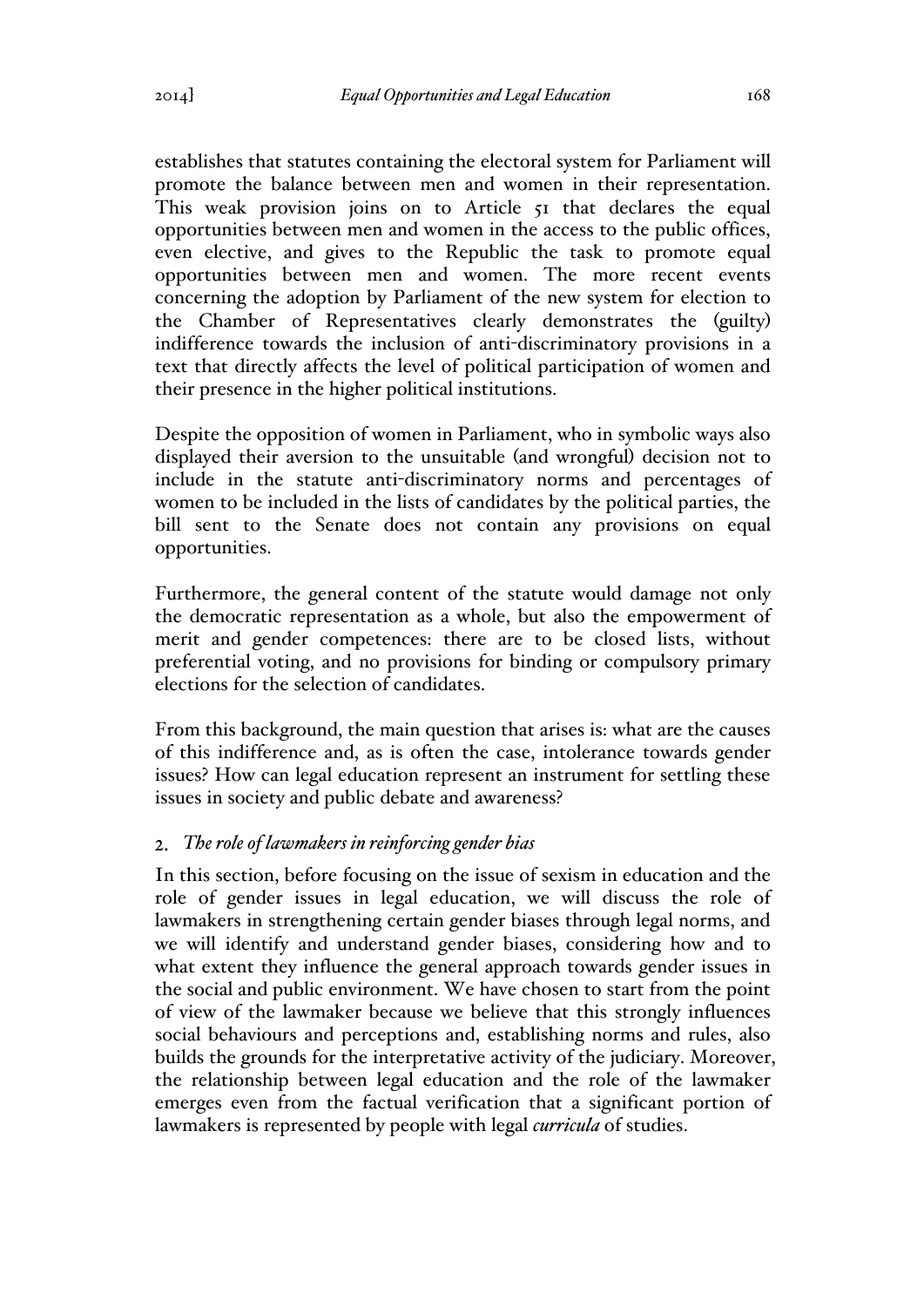To analyse this we will take into consideration the Italian State statutes adopted in the XVI and XVII legislatures.

The investigation of the legal provisions will be conducted according to a list of indicators, including: (a) the use of gender-related stereotypes and preconceptions; (b) the assumption of the immutability of gender identity; (c) the media relevance of the particular statute; and (d) the inclusion of positive actions for the promotion of equal opportunities in the field of the statute.

Social care, pension law, insurances, social benefits

This field is very relevant in Italy when looking at sexual discrimination imposed by the law. The European Commission has just opened an infringement procedure against Italy concerning the norm that establishes a gap between men and women in the pension contributions that they need to have deposited in order to take early retirement.

In 2010, the European Commission began a dispute with Italy that was grounded on the specific regulation for public employment. At that time, the Italian Government faced the question of adopting legislative reform that shifted the retirement age for women to 65 years.

The decision of the CJEU of the  $18^{th}$  of November 2010 in Case C-356/09<sup>6</sup> underlined the fact that a public employer was able to dismiss an employee who had reached retirement age in order to promote the professional inclusion of younger personnel: this condition would give an advantage of five years to women, who would reach retirement age before men.

The recent infringement procedure<sup>7</sup> is directed towards law n.  $2I4/2OII$ (Article 24 of the governmental decree n 201/2011, which was ratified by Parliament with amendments), that establishes a different minimum number of years of contributions for men and women to take early retirement. Recent proposals made by the Italian Government led by Matteo Renzi would neutralise the gap, but for the moment it is interesting to analyse the statute with respect to two of the four parameters listed above: a. the use of gender-related stereotypes and

<sup>6</sup> Case C-356/09 *Pensionsversicherungsanstalt v Kleist* [2010] ECR I-11939.

<sup>7</sup> We refer to the procedure n. 2013/4199, challenged by the European Commission because of the incompatibility with Article 157 of the Treaty which establishes that the wage for workers will be equal for men and women, and Directive  $2006/\frac{54}{C}$ (Articles 5, 7 and 14). These last provisions provide that the access to retirement pensions cannot depend on the sex of the worker.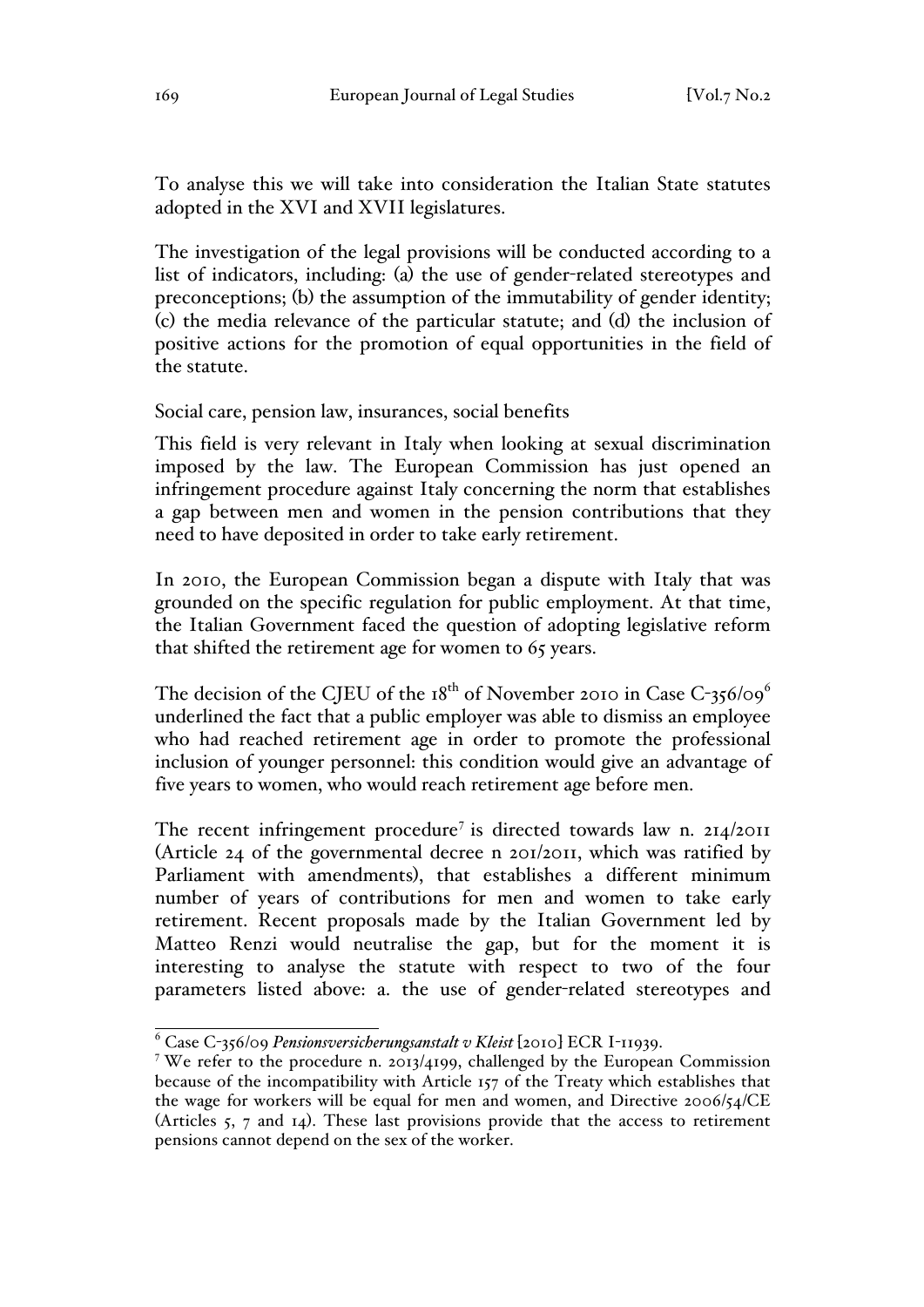preconceptions; and d. the inclusion of positive actions for the promotion of equal opportunities in the field of the statute adopted.

Concerning point (a), we could say that a gender-related stereotype and social preconception is at the basis of this statute. Indeed, the different conditions for (early) retirement (there is a more general differentiation between men and women in policies on retirement taken as a whole) assume that men and women have a different status; there is no immediate 'biological' cause for this and, indeed, if we remember that on average women live for longer than men, that would lead to exactly the opposite solution to the issue. This preconception considers the different role of women in care-giving activities and, above all, their exclusive (or, at least, dominant) role in assisting the elderly: the scenario that is assumed is that a woman leaves work, retires, and starts to assist her parents. Unfortunately this scenario corresponds to a real social context, and the stereotype has become a protective habit for women, who often have no choice because of the serious lack of public social services and support in managing vulnerable people such as the elderly and children.

In many other European countries, a differentiation between men and women in terms of retirement age can be evaluated as unreasonable discrimination that apparently (and maybe concretely) worked in favour of women, but was largely able to stereotype them in their social and familial role.

Moving to point (d), in Italy the provision could be interpreted as a reasonable discrimination the function of which was to allow a better balance between work and familial engagement. In fact, this is not an ordinary way to reach a balance, because in this case the woman's work stops and the greatest weight is assigned to the familial/social role. For the same reasons, the provision cannot be considered as an affirmative action: the legislative intervention does not introduce a policy of providing special opportunities for women, favouring them, or of allowing them to do or participate in something, to be represented (quotas), or to be preferred and incentivised to realise an initiative.

#### Fundamental rights and freedoms  $\overline{a}$ .

In this field we can take into consideration law n. 119/2013 regarding 'Gender Violence', which was adopted after the ratification and execution of the Convention of Istanbul of the  $11^{th}$  of May 2011, under law n. 77/2013. This statute contains the ratification of the governmental decree on the criminalisation of domestic abuse, sexual assault, and stalking.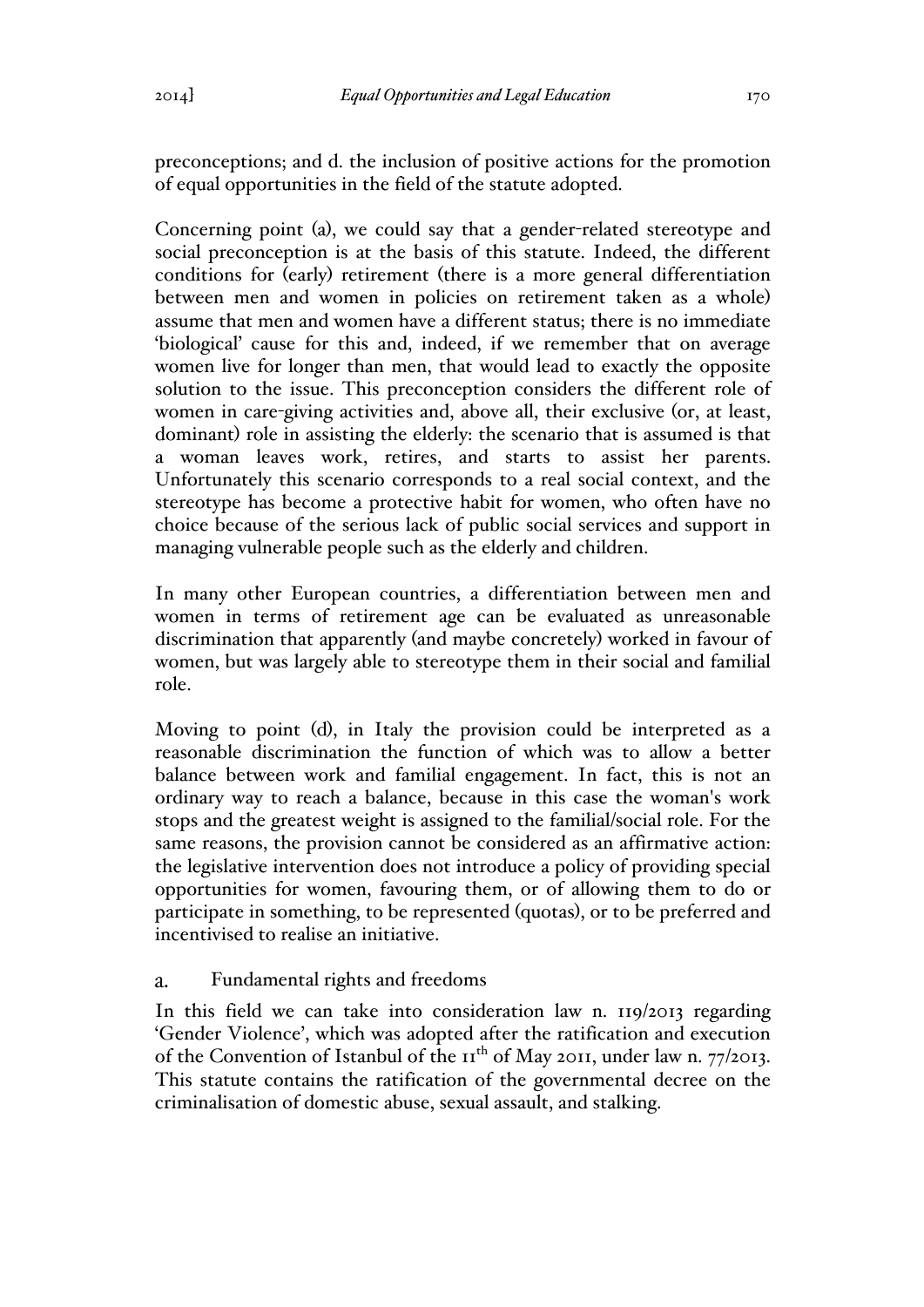First of all, punishments for all crimes are increased when the offender's behaviour is directed at his or her spouse, even if they are separated or divorced, or at his or her partner. Secondly, some provisions have been introduced regarding stalking. The offence of stalking has been widened to include aggravating circumstances, acts perpetrated against the offender's spouse, and every kind of act committed using information and communication technologies; moreover, law n. 119/2013 establishes that the charge of stalking in the case of 'serious and continual threats' (for instance made by the use of weapons) cannot be withdrawn.

Particular attention should be paid to this last provision, because in the first version of the decree there was no possibility of the charge being withdrawn, while now it is possible for this to be done except in cases in which the threats are repeated. The Supreme Court of Cassation has expressed some doubt about introducing this modification by a ratifying parliamentary statute, even if it is established that the withdrawal of the charge is merely procedural. The rule means that the judge will effectively have to assess whether the withdrawal is voluntary, but withdrawal by the judicial police or special lawyer would be accepted: the rationale for the rule is to prevent illegal influence being used on the victim, and this is strongly supported by the Court of Cassation, which considers the definitive provision adopted by the lawmaker to be inadequate.<sup>8</sup>

Using the indicators set out above, we can underline some relevant features:

With regards to (a) (use of gender-related stereotypes and preconceptions) this legal instrument has a clear symbolic meaning, which is simply to break down the cultural stereotypes that have for many years allowed men to make women subordinate, using the discriminatory instrument of *jus corrigendi*. In this paper we do not aim to investigate the extent to which the symbolic and performative use of criminal law is compatible with the constitutional role of punishment and the protection of fundamental rights. However, we need to underline how the performative intention of the norm is, in this case, aimed at destroying the mechanisms of women's

 $8$ <sup>8</sup> The Court of Cassation also decided that the redefinition of stalking is a positive step (Court of Cassation, Massimario Office, Report on law n. 119/2013, 16.10.2013): until this statute was passed, law n. 11/2009 restricted the crime to offences by a separated or divorced spouse or the former partner of the victim, whilst now the only requirement for the crime of stalking is an emotional bond between the stalker and the victim. Many scholars (T Padovani, 'Quel Collasso dei Codici 'Figlio della Rincorsa' all'ultima Emergenza' in *Guida al Diritto* (2013), 36) have criticised the vagueness of this notion, and the risks of vagueness in criminal law are well-known, but we will come back to this point in our analysis under the parameter *c)*.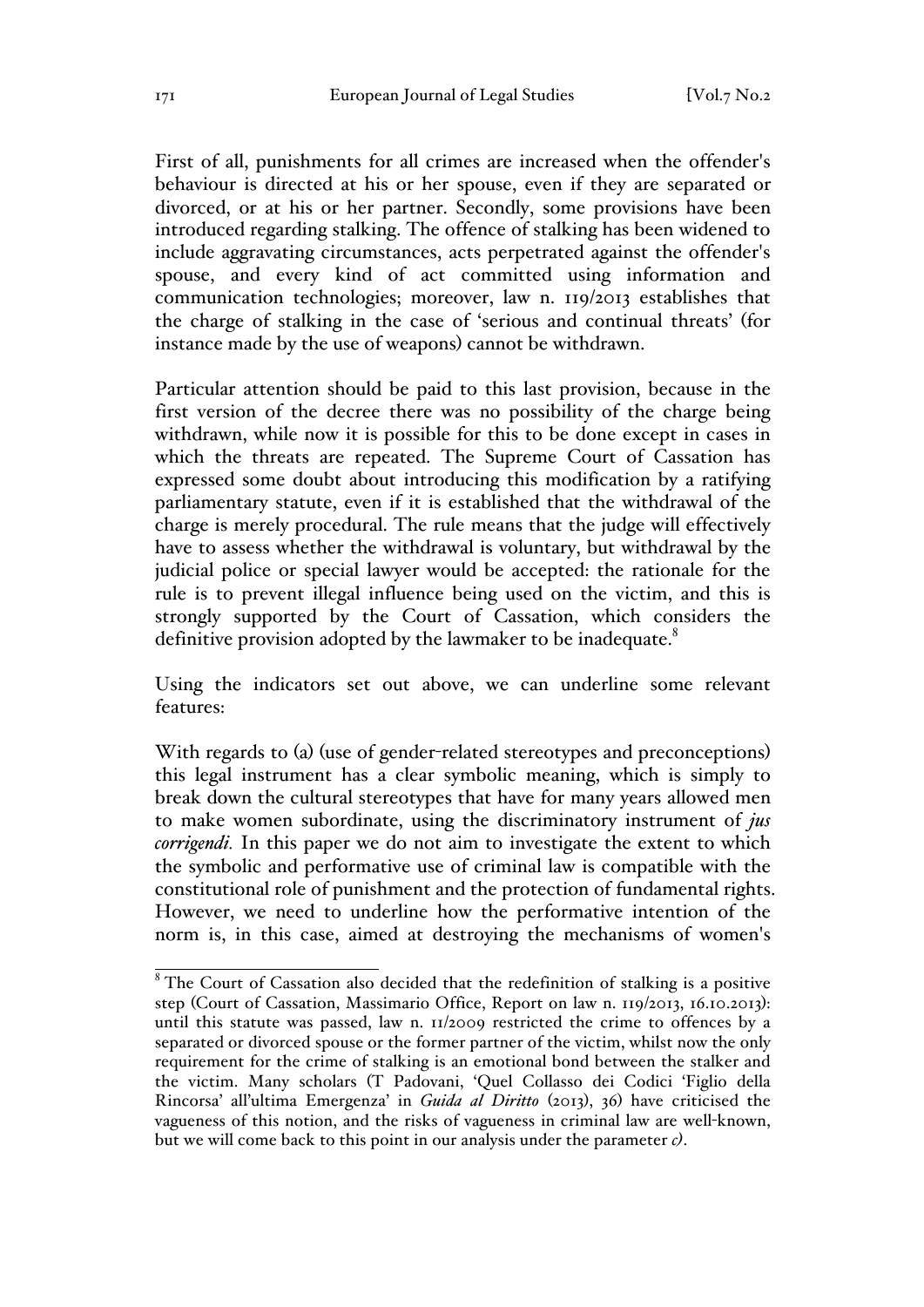subordination. It is significant that in no part of the law is there introduced an express distinction between men and women in the application of the criminal descriptions, although it is clear that the legislative intent was to fight against the dramatic phenomenon of gender violence. Indeed, the term 'femminicidio' has been created in order to represent not only the fact that the victim of this kind of crime is always a woman, but also (and above all) that the crime is 'gender violence', because it is committed by a partner or former partner. The word 'femminicidio' has only existed in Italian since 2001<sup>9</sup> and the use of the word has spread since 2008.<sup>10</sup> The term, created by Diana Russel and spread by Marcela Lagarde, means 'the murder of a woman because she is a woman', and has recently also been used in the case law of the Court of Cassation (Sez V,  $9^{th}$  April 2013, n 34016).

With respect to this point, the assumption of the immutability of gender identity (b) comes more from the public interpretation of the statute than from the statute itself. Indeed, an explicit exclusive reference in the statute to acts committed by men against women could have constituted a violation of the equality principle of Article 3 of the Constitution, given the strict boundaries of criminal law. From this point of view, the statute implicitly presupposes that it will apply largely or wholly to crimes against women, but it does not assume the immutability of gender identity, because it is directed against gender violence in total, as a form of violence that takes place against a person on the basis of gender. $<sup>II</sup>$ </sup>

European law has been moving in the direction of countering gender-based violence, through the Resolution of the European Parliament adopted on the  $26<sup>th</sup>$  of November 2009 on the elimination of violence against women, and then with the Directives  $2011/99/EU$  and  $2012/29/EU$ .<sup>12</sup> The first of

<sup>9</sup> V Della Valle,'Femminicidio', *Enciclopedia Treccani* (Treccani 2013) <sup>10</sup> B Spinelli, *Femminicidio. Dalla Denuncia Sociale al Riconoscimento Giuridico Internazionale* (Franco Angeli 2008)<br><sup>11</sup> Gender-based violence and violence against women are often used interchangeably

because most gender-based violence is inflicted by men on women and girls (European Institute on Gender Equality). It is estimated that 20 to 25% of women in Europe have suffered physical violence, and that the number of women who have

suffered other forms of gender-based violence is much higher.<br><sup>12</sup> Resolution of the European Parliament adopted on the  $26<sup>th</sup>$  of November 2009 on the elimination of violence against women [2010] OJ C285/53; Directive 2011/99/EU of the European Parliament and of the Council of 13 December 2011 on the European protection order establishing a mechanism for the mutual recognition of protection measures in criminal matters between Member States [2011] OJ L388/2; Directive 2012/29/EU of the European Parliament and of the Council of 25 October 2012 establishing minimum standards on the rights, support and protection of victims of crime, and replacing Council Framework Decision 2001/220/JHA [2012]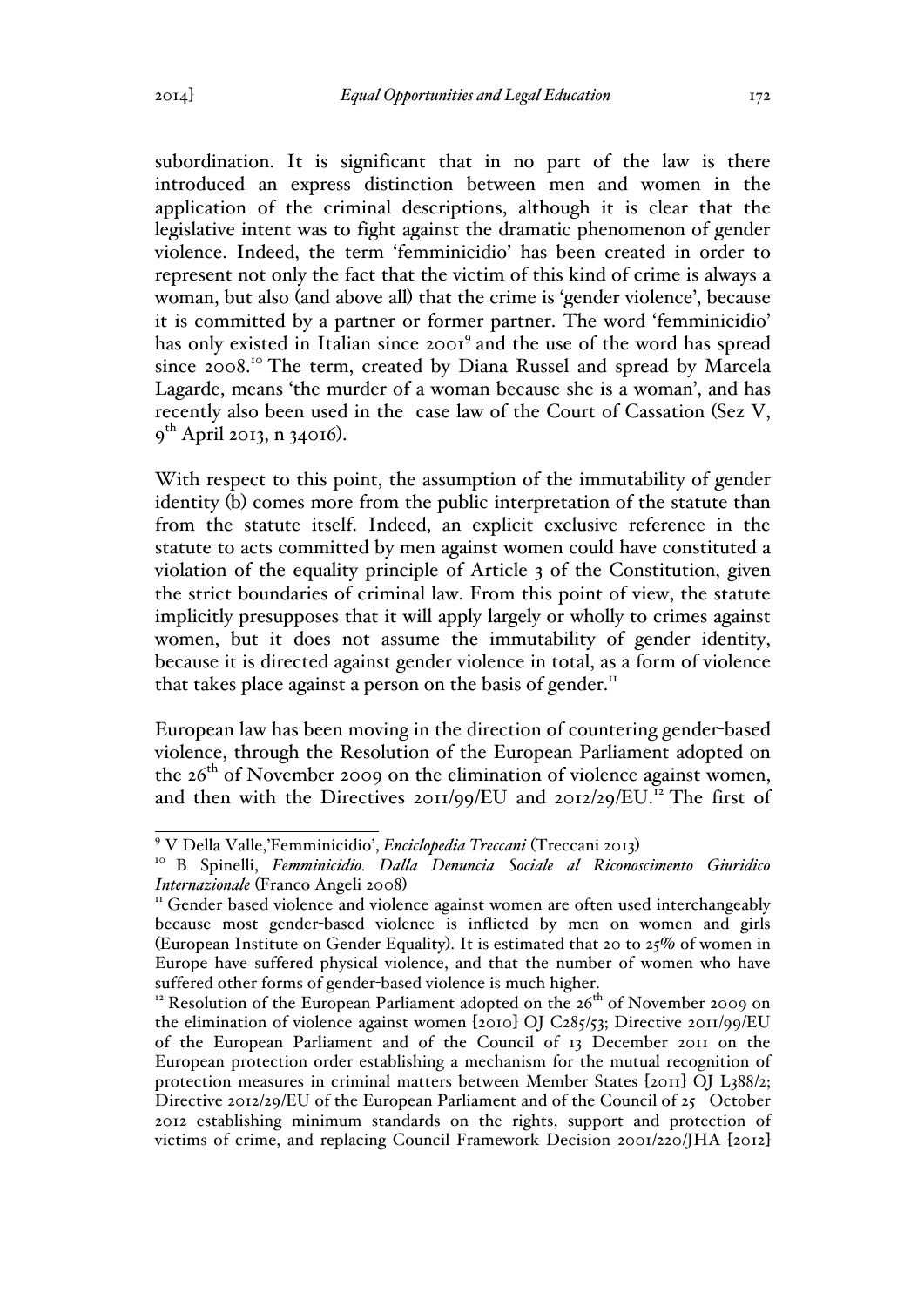these introduces the European protection order and the second establishes minimum standards for the rights, support and protection of the victims of crime. The relevance of these acts lies in how they improve the legislation of Member States to counter all kinds of violence against women and to enforce all types of judgment and judicial decisions.

Finally, these Directives are included in a coherent and comprehensive set of measures on victims' rights that are particularly directed at protecting victims of gender crimes. In any case, in the approach to gender violence, gender construction prevails with respect to sexual identity in itself: the moral and psychological dimension is relevant in the definition of the conduct ascribed to gender violence.

With regards to (c) (the media relevance of the statute), we can say that it has had a strong presence throughout the media; the problem is the kind of interpretation that is given to the word 'femminicidio'. There is a sort of social trend that sees 'femminicidio' and violence against women as inexplicable events.13 Why would an apparently *compos mentis* man kill the woman that he loves? Why would a young boy decide to imprison his girlfriend and submit her to continual abuses for three whole days? What reason leads a rich and powerful politician to attempt to carry out a rape? The media usually explains violent or murderous actions taken by men in various ways: asserting that too intense a feeling can produce such strong pain that it may lead to violence; holding that pain and suffering can be strong enough to 'alter' love and drive a man to violence; or affirming that the male sex drive can be so strong that it results in physical violence towards a woman.

Recently, it has been underlined that very few media reports assert that gender violence and 'femminicidio' are not the possible results of a 'distorted' love, but rather are the outcome of a cultural heritage that assigns a socially subordinated role to women, a role that even includes submission or physical elimination when a woman moves away from the social paradigm designed for her.<sup>14</sup>

The lawmakers have to take this social background into consideration, and laws can contribute to its reinforcement or weakening, through the creation of new paradigms of values and roles within society and family. The statute concerning 'femminicidio' tries to do this, but the use of the

 $\overline{a}$ 

OJ L315/57.

<sup>13</sup> L Lipperini, M Murgia, *L'ho Uccisa Perché l'Amavo. Falso!* (Laterza 2013)

<sup>14</sup> F Pischedda, *La Violenza Contro le Donne e il Sessismo Implicito nel Discorso Giornalistico Scritto,* Master Thesis dissertation*,* University of Bologna, 2013.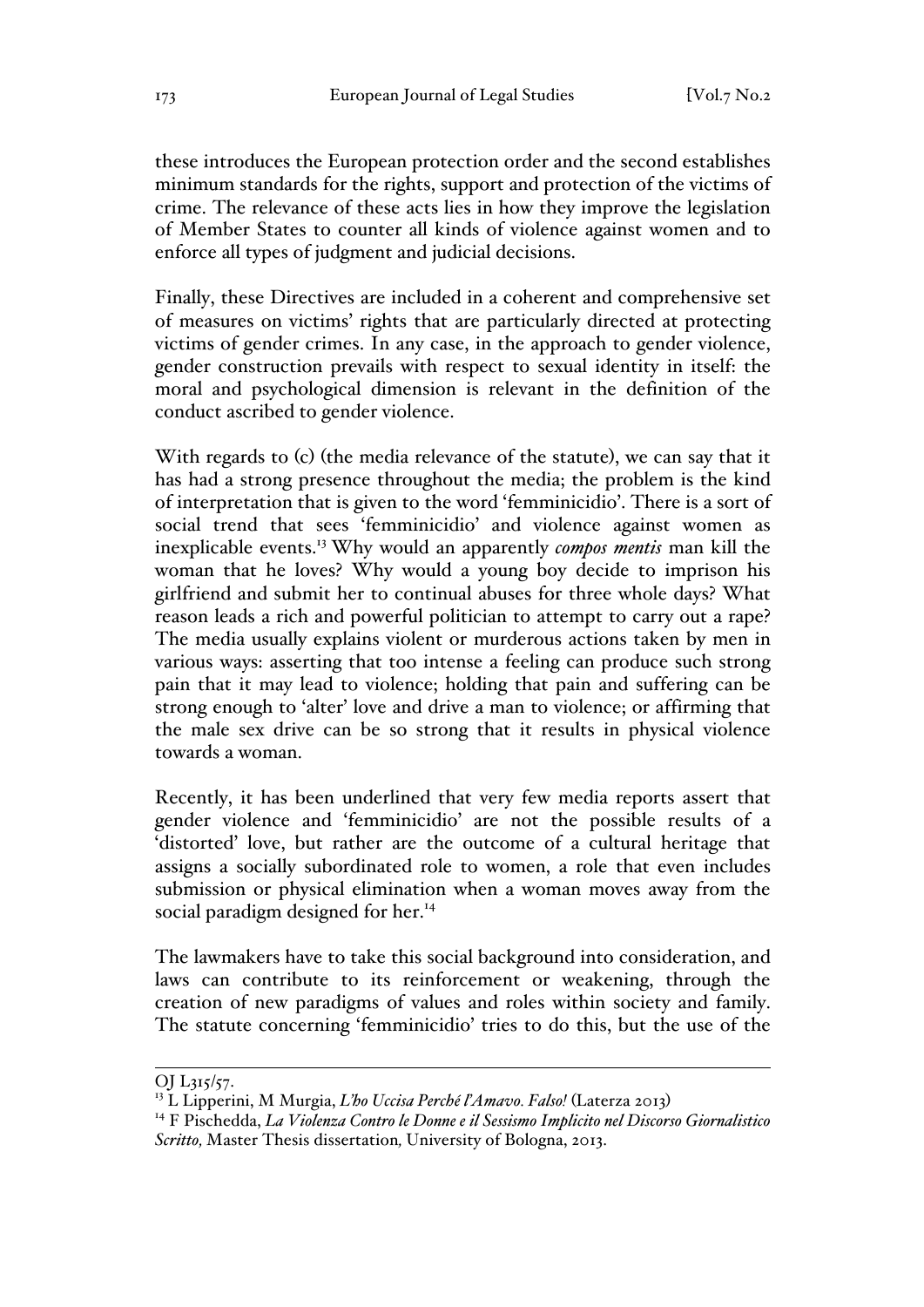criminal law to further cultural and social goals has attracted much criticism, criticism that emphasises the (wrongful and hypocritical) idea that the law cannot be used to achieve equality between men and women.

The main feature in this field is that gender crimes do not have the same characteristics as other violent crimes: crimes against women can and should be considered separately because of their intrinsic particularity. This is just what is being done with the roadmap of European directives that try to harmonise the criminal law in the Member States by calling on them to improve their national laws and policies to combat all forms of violence against women, and to act to tackle the causes of violence against women, not least by employing preventive measures, and by calling on the EU to guarantee the right to assistance and support for all victims of violence.

#### $\mathbf{b}$ . Political participation

In this field some important norms were adopted in 2012. The law n. 215/2012 introduces three categories of provisions to the Italian legal system that can all be included in the legal phenomenon of affirmative action.

The first field of norms concerns the affirmative action that is required in order to promote an equal presence in all local political representative bodies, and also in other bodies called to assume relevant political and administrative decisions.

With respect to this first intervention, the statute modifies the provision of the code of local authorities - legislative decree n. 267/2000 - by establishing that the statutes of municipalities must include rules that guarantee the presence of both sexes in local government bodies and all non-elected collective bodies.

The second field of norms concerns elections, electoral systems and general principles. It requires that in municipal elections the lists must contain candidates of both sexes, and that not more than two thirds of the candidates can belong to the same sex. Every voter can express one or two preferences for a candidate on the list linked to the mayoral candidate: if the voter expresses two preferences, the second must be for a candidate of the different sex, otherwise the second preference is cancelled.

Moreover, the statute adds to Article 4 of law n. 165/2004 (providing principles that the regions should follow in setting up their electoral systems) a paragraph c-*bis* that introduces the objective of promoting the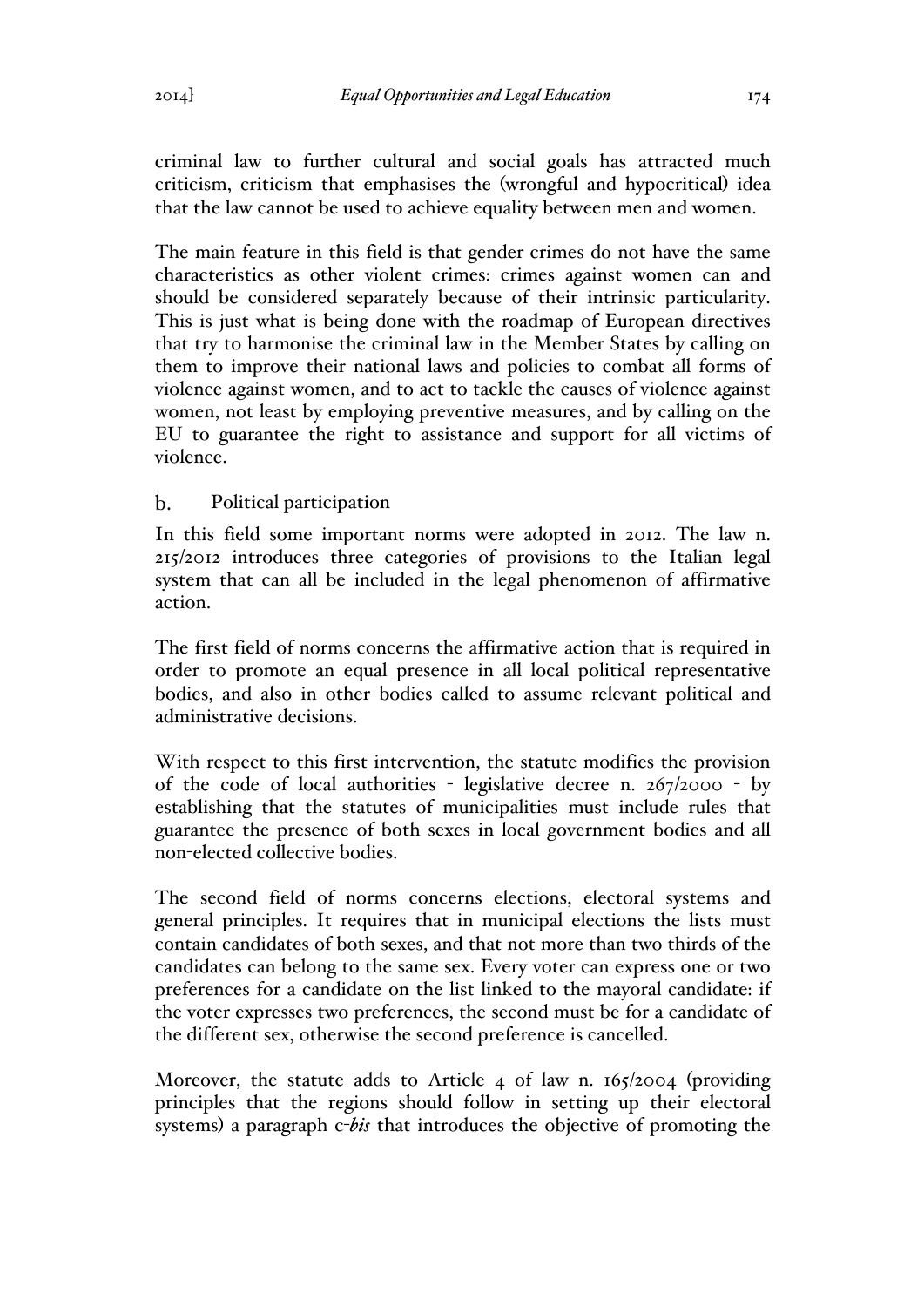equality of men and women in access to political offices, through the provision of measures that allow the access of the under-represented gender in electoral offices to be prioritised. With regards to the general provisions concerning elections and, in particular, electoral campaigns, the statute adds to law n. 28/2000 a regulation establishing that when the media publish political communications, they have to act in compliance with Article 51 of the Constitution concerning the equal opportunities of women and men.

The third and last field is represented by Article 57, which modifies Article 61 of the legislative decree n. 9/1993 concerning public employment and establishes (amongst other provisions on equal opportunities for access and treatment at work) that public administrations must, except in the case of justified impossibility, appoint women to at least one third of the positions on examination boards. The nomination to the boards is overseen by the 'Consigliera di parità', who can order the administration to remove the board when this rule has not been respected.

Recently, in April 2014, the Italian Parliament introduced quotas in the electoral system for the election of the Italian members of the European Parliament. From 2019, each list of candidates must contain no more than 50% of members of either sex, and the first two candidates must be of different sexes. The circuit election office will control compliance with this provision by the lists, and if more than 50% of the candidates on a list are of the same sex the office will reduce the list by cancelling the names of those candidates belonging to the most represented sex. Parliament also adopted a temporary measure for the next European elections to be held in May 2014: if a voter states three preferences (the number of votes is proportional to the preferences), both sexes shall be represented in the choices and a third same sex preference shall be invalid.

This legislative intervention represents an affirmative action: it should constitute the direct precedent for a more effective provision regarding the national electoral system and the composition of national governmental bodies. On the contrary, the important steps taken for local bodies, and the choices made for the European Parliament, do not correspond to an engagement by the lawmakers with guaranteeing equal opportunities and access to national representative organs. The (free) choice made by the current Prime Minister to compose his cabinet of an equal number of men and women seems to be of little importance, because it is evident that the relevance of the roles assigned to the women are actually inferior to those roles assigned to their male colleagues.<sup>15</sup>

<sup>&</sup>lt;sup>15</sup> Seven are the women ministers: three among them are 'without portfolio' and two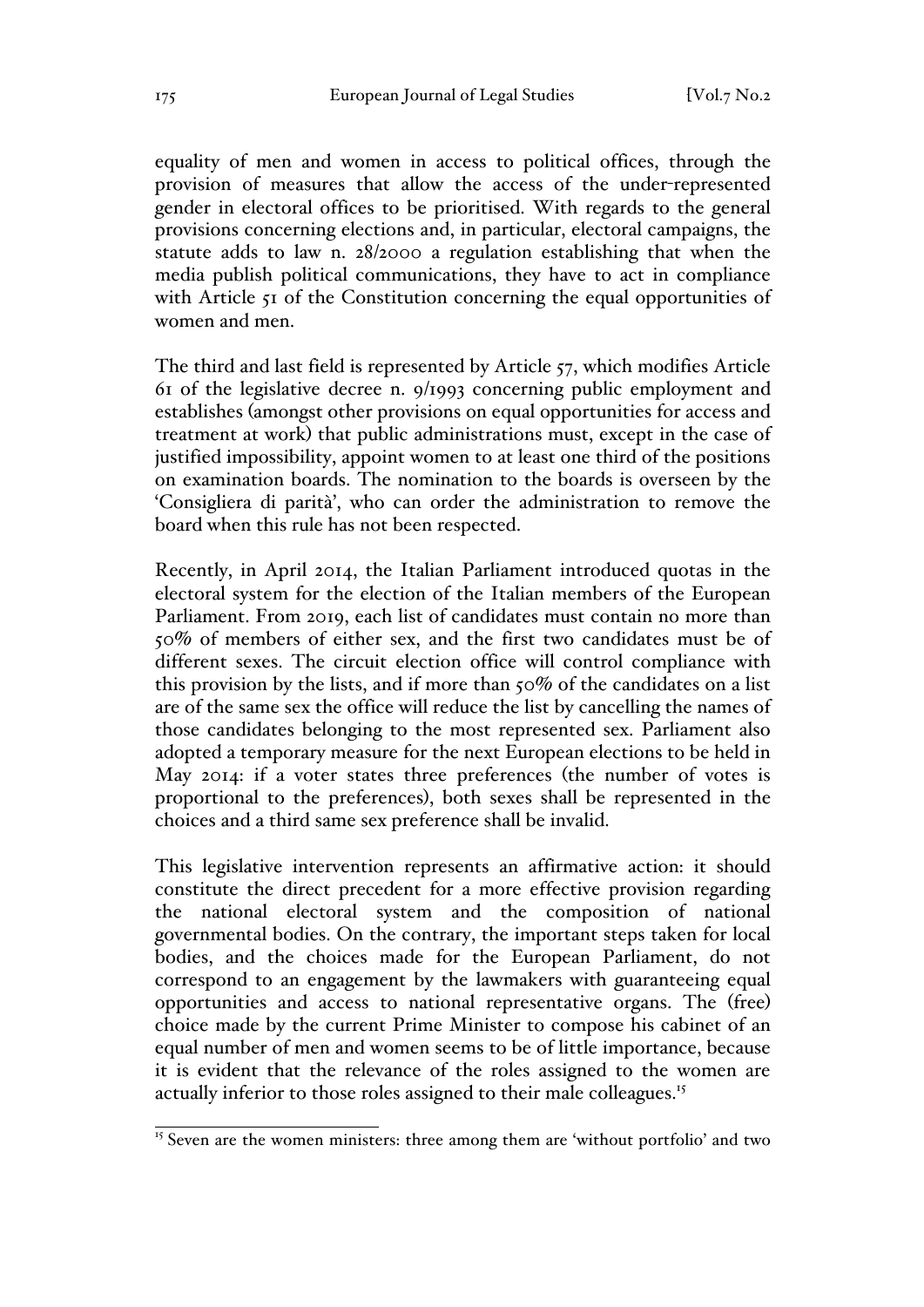#### III. SEXISM AND LEGAL EDUCATION

In this paragraph we will investigate why and how sexism is found in legal education, starting from criticisms of legal education from the gender perspective. We will study the inadequacies of legal education with respect to gender, from the point of view both of the structural limits of common methodologies and of specific discriminatory attitudes in present teaching activities, curricula and courses. The grounds for all cultural education are definitely sexist, and recent studies have also underlined how the majority of books written for young girls and boys at primary school contain significant gender stereotypes.<sup>16</sup>

Sexism is a term that came into use in the sixties and seventies in the cultural field of American neo-feminism, and was inspired by the term 'racism'. It describes an arbitrary stereotyping of males and females based merely on the sex to which they belong.

Generally, investigations into the phenomenon of sexism focus on features of language, from two points of view: (i) the problem of how language is used to speak about women (the use of language); and (ii) the problem of what the linguistic system makes available to use when referring to women in discourse (by which we mean the morphosyntactic characters). In a wider sense - the sense that directly concerns our topic - linguistic sexism takes into consideration the image of women that emerges from linguistic practice and the increasingly evident contrast between the social achievement of women and the rigidity of a language built by and for men $17$ 

#### *Which methodological innovations in legal education to go beyond sexism?* I.

The relationship between sexism and education ought to be considered from the specific perspective of legal education. Over recent years, a wideranging investigation has been of interest in the field of education, for two main reasons: the reform of academic curricula has, since the beginning of this century, imposed a new method of teaching law (caused by the shorter

 $\overline{a}$ are charged with the traditional 'feminine' sectors, such as Education and Health. Only two women lead 'hard fields' (using of course an usual as arguable distinction): Economic Development and Defense. Nine are men, and all Ministers with portfolio. There are no women among the undersecretaries at the Government: four positions and four men.

<sup>&</sup>lt;sup>16</sup> I Biemmi, *Educazione Sessista. Stereotipi di Genere nei Libri delle Elementari* (Torino: Rosenberg & Sellier 2010)

<sup>17</sup> C Robustelli, 'Lingua e Identità di Genere. Problemi Attuali nell'Italiano', in *Studi Italiani di Linguistica Teorica e Applicata* (2000).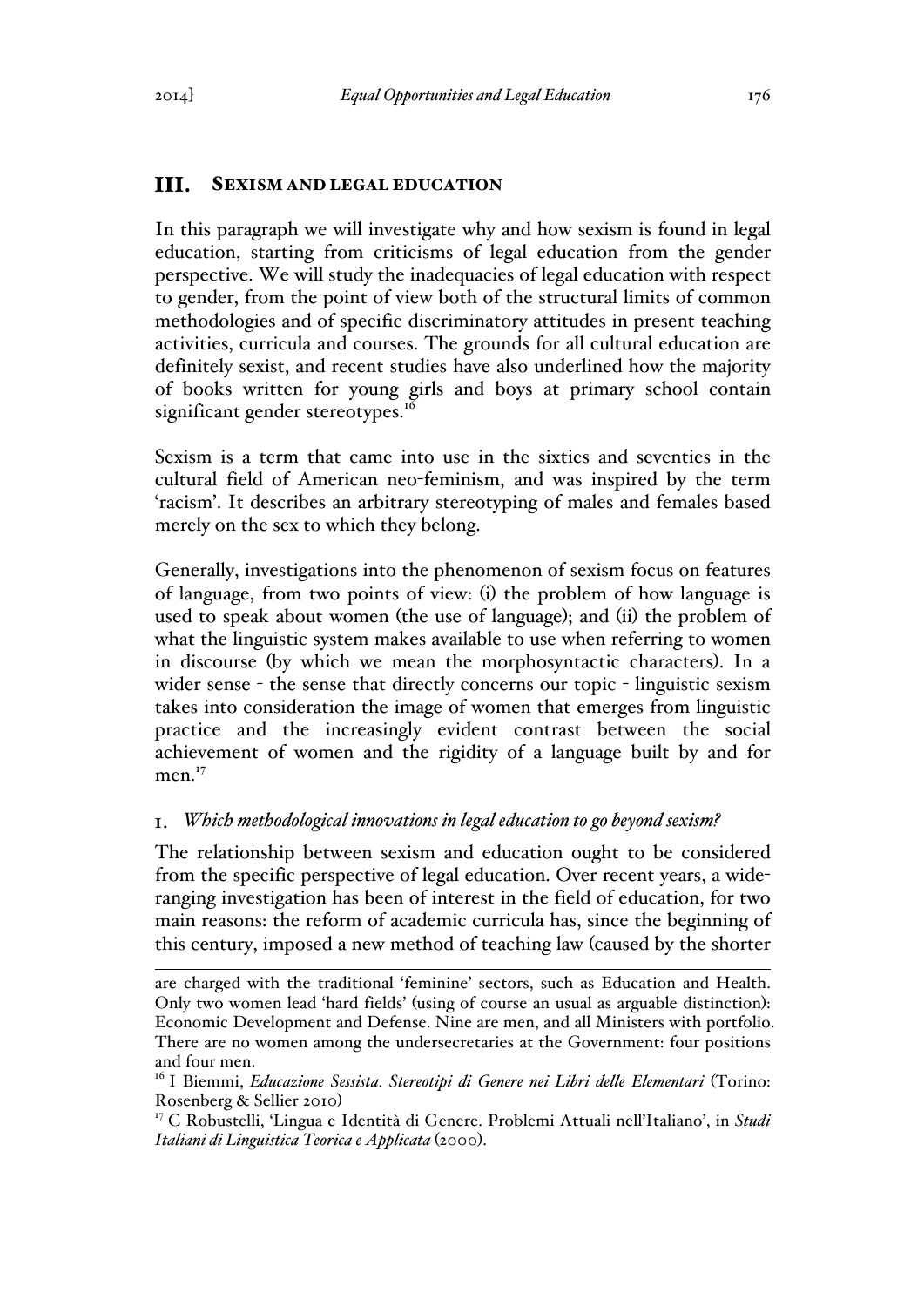times available for lessons and courses), and new technologies have simplified but also modified teaching methodologies and communication between teachers and students.

In Italy, two teams of scholars have studied these features. One of these is the group led by Orlando Roselli who has published a large number of books regarding legal education.<sup>18</sup> to having passed the exam in Family Law Reading these works, we find some up-to-date thoughts on the education of jurists that can be divided into three sections: (a) the role of the historical perspective in legal education; (b) the indivisibility of the legal sciences; and (c) the alternatives to the empirical approach and the theoretical approach. These three aspects will be summarised, and it will become apparent that the total absence of a gender perspective from these studies corresponds to a strong correlation between them and the need to integrate gender into legal education.

(a) With regards to the role of the historical perspective in legal education, we can start from the statement of Paolo Grossi, who wrote that the real jurist is not a mere technician of law, but is able to collocate the legal phenomenon, in its very nature as a social science, all along its historical evolution, using the past in order to understand the present and the possible future developments.<sup>19</sup>

This teaching is greatly neglected by our legal educational system, where the teaching of 'History of Law' is definitively distinguished from the teaching of substantial law.<sup>20</sup> In the following pages we will underline the extent to which the historical perspective is basic to the 'genderisation' of education, in terms of the necessity of rethink legal history and the role of law in its historical evolution in producing cultural and social norms.

(b) The differences that exist between the various legal disciplines, and, consequently, between the different approaches to teaching them, should not obscure the unitary nature of legal science. All legal teaching should aim for this objective and should sacrifice at least some of the sectorial approach in order to promote the unitary matrix of all the legal fields. It is evident that, in this context, gender mainstreaming could find a clear

<sup>18</sup> O Roselli, *Scritti per una Scienza della Formazione Giuridica* (Napoli: Edizioni Scientifiche Italiane 2012).<br><sup>19</sup> P Grossi focused on this issue in various works, especially in 'La Formazione del

Giurista e l'Esigenza di un Odierno Ripensamento Metodologico; in V Cerulli Irelli and O Roselli (eds), *La Riforma degli Studi Giuridici* (Edizioni scientifiche Italiane <sup>2005</sup>), 31, and P Grossi, *Prima Lezione di Diritto* (Laterza 2003). <sup>20</sup> This is different from what happens in Germany, where history is an essential part

of legal education as a whole (ibid).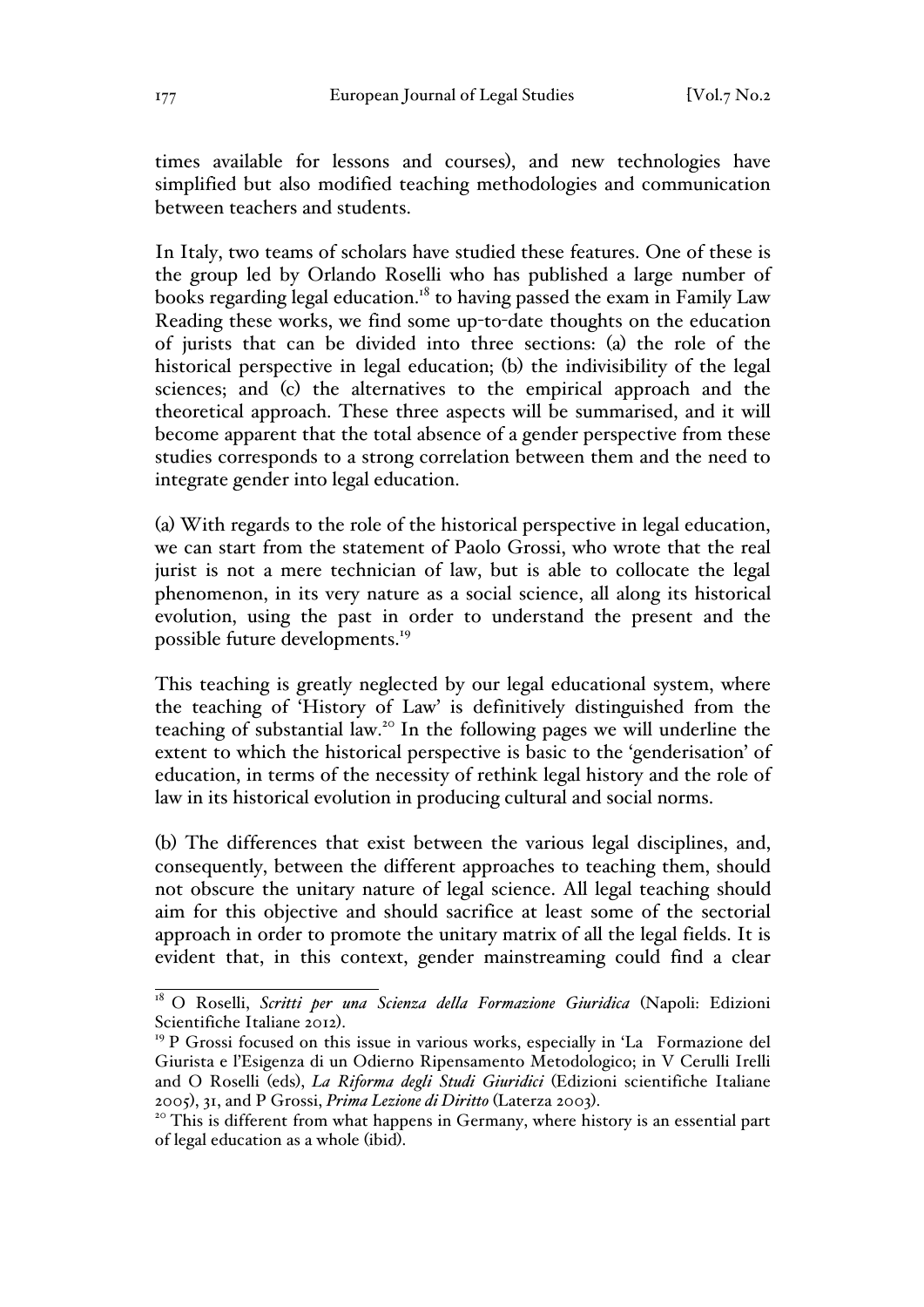realisation because the deepening of gender issues would pass through all the possible legal scenarios and affect the various articulations of laws and rights.

(c) The controversy between the empirical and the theoretical $21$  approach is long-standing, and maybe unsolvable. We should emphasise the need to build on an exclusively theoretical legal training (typical of the civil law systems) by integrating this into a practical context of the evaluation of concrete cases, trying to make students understand how legal norms operate within the social system. This point becomes crucial not only with regards to legal education directed at the training of lawyers, attorneys, judges, and notaries, but also when education is directed at training public officers called to work within public administration (both local and state administration, of course).

We will see that these reflections on the careers mentioned above are quite widespread abroad, above all in the Northern American context. The situation is different with regards to administrative careers, although the problems in this field are just as relevant. Indeed, within administrative organisations we very often find violations of gender rights and freedoms deriving from various types of behaviour that can be described as gender bullying, sexual harassment and gender discrimination. Additionally, the limits for women in the taking on top positions are especially serious now.

# *Historical perspective in legal education*

Now we aim at underlining some more specific aspects with regards to the question of the 'historisation' of legal studies, and the point of the empirical approach to them.

<sup>&</sup>lt;sup>21</sup> As it was written already in 1987, "Most discussions on legal education do not see the question of what is theoretical and what is practical as a problem. […] The issue, or them, is how to strike the balance between the theoretical and the practical. Those who favor more practice argue that the balance has been struck too far in favor of theory; those who favor more theory argue that legal education is too professional or practical at the expense of the theory, The point is that all strongly depends from how we choose to define the terms", see M Spiegel, 'Theory and Practice in Legal Education: An Essay on Clinical Legal Education', (1987) 34 UCLA Law Review 578. Some Authors, for instance, criticise the linear connection between practical education and clinics, stating that "Clinical education can be a methodology similar to the case method, or it can be an exploration of theory borrowed from other disciplines similar to legal realism. Clinical education can be considered either theory or practice in the same way that the case method and legal realism can be either. That is, the characterization can be determined more by what features are emphasized and by the perspective of the person answering the question than by the object of the question", (Spiegel, 594).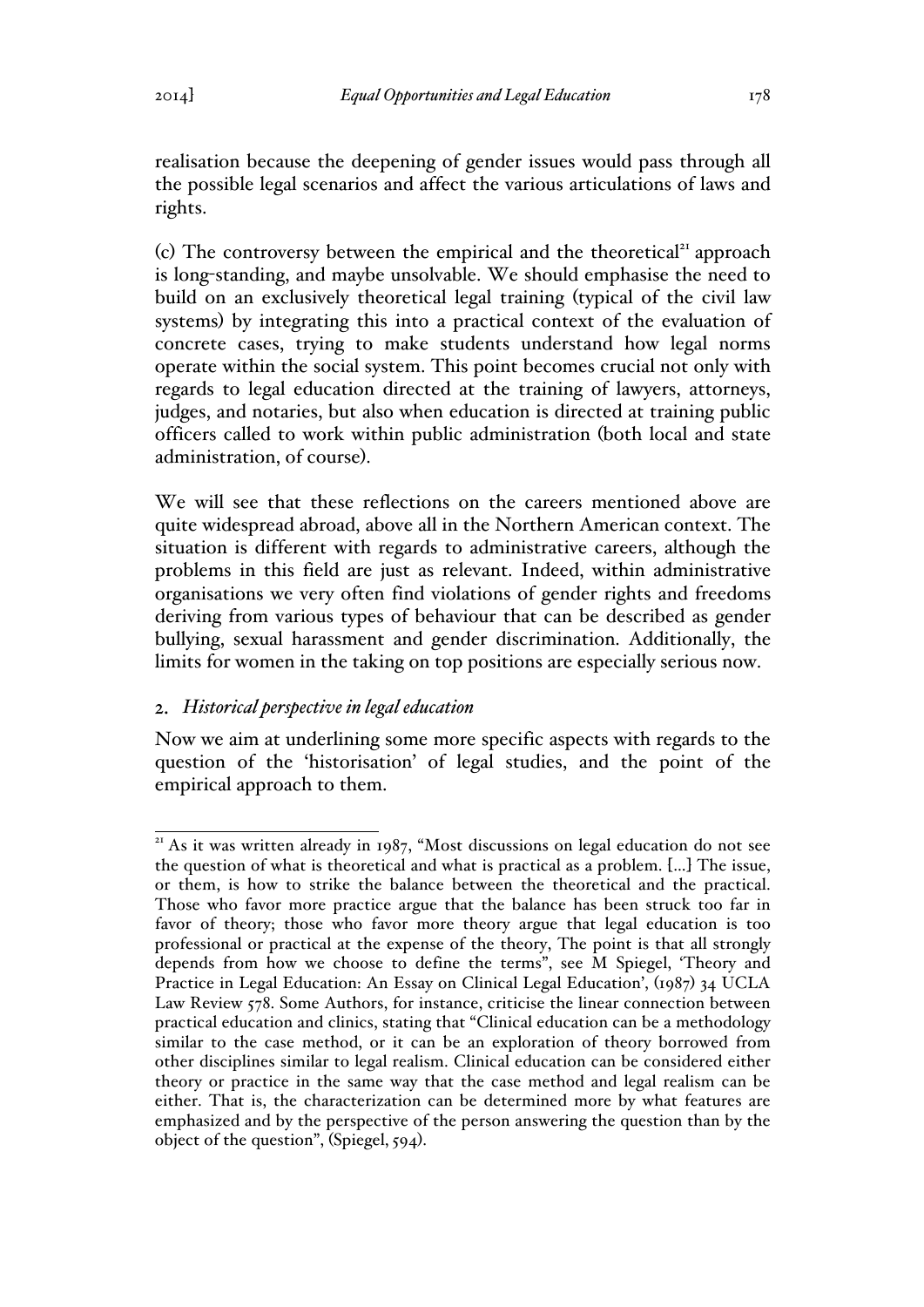From one point of view, scholars have emphasised the need to rethink the dominant narratives of legal history and the role of the law and gender in producing and reflecting cultural and social norms, because gender methodology could overturn some of the current basic assumptions about citizenship, law, the state and nation building. $22$ 

This methodological use of gender presupposes a consideration of gender as something different from a mere substitute for the biological category of 'woman': in these reconstructions gender becomes a producer of hierarchies, of deep-rooted structures of power. This means that, according to the reflections of some respected authors<sup>23</sup>, gender is certainly one way through which power becomes legitimised.

Thinking about the relationships between the evolution of institutions and systems of power, the protection of fundamental rights and freedoms, and gender issues, we realise that the historical reading of many institutional passages and could benefit from an attention to the gender profile.

A very interesting example, drawn from American legal history<sup>24</sup> regards the well-known Dawes Act, adopted by Congress in 1887, by which Congress authorized the President of the United States to survey American Indian tribal land and divide it into lots for individual Indians. Those who accepted a lot and lived separately from the tribe would be granted United States citizenship. This Act broke up Native American Land and conveyed it to individual families, which were presumed to be headed by men. Cott demonstrates how legislative interventions like this one were related to marriage and were profoundly based on gender. The federal legislators sought to transform immigrant families into acceptable male-headed households, and did this by way of an immigration law that allowed only certain types of marriage. Quoting Cott, 'the creation of the Nation passes just through the enforcement of male headed household'.<sup>25</sup> Nation building and the subordination of women are two sides of the coin that represent the cultural reinforcement of consolidated systems of powers and relationships.

We can also mention the *common law* institute of 'coverture' establishing that upon marriage women's legal rights and obligations were subsumed by those of her husband, in accordance with the particular and diminished status of woman: this was enshrined in common law jurisdictions for

<sup>&</sup>lt;sup>22</sup> F Batlan, 'Engendering Legal History' [2005] *Law & Social Inquiry* 823.

<sup>&</sup>lt;sup>23</sup> J W Scott, 'Gender: A Useful Category of Historical Analysis', (1986) 91 The American Historical Review 1053.

<sup>&</sup>lt;sup>24</sup> N Cott, *Public Vows: A History of Marriage and the Nation* (Harvard University Press 2000).<br> $25$  Ibid, 28.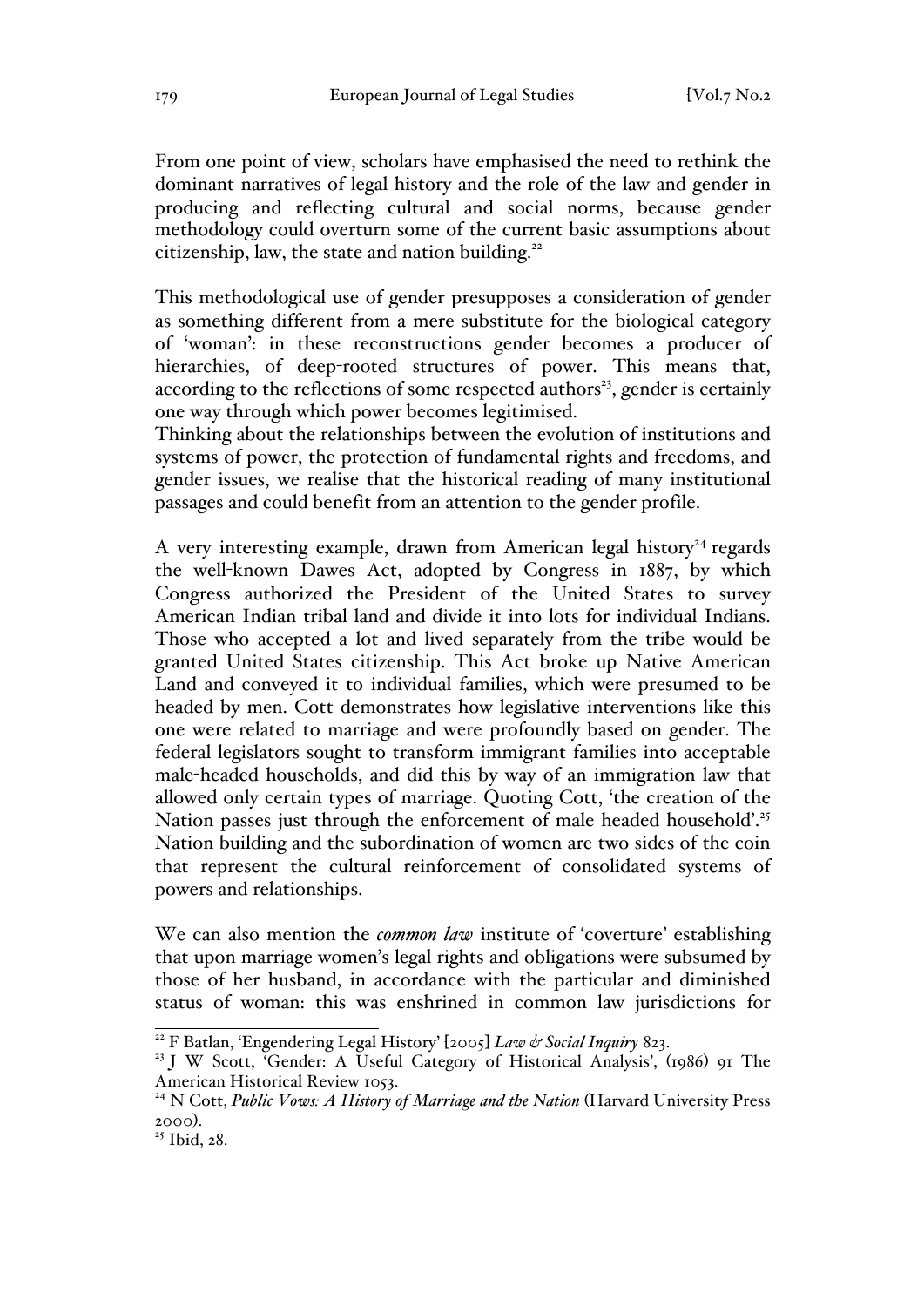several centuries and throughout most of the 19th century, creating wives as dependents of men, and affirming men's status and power over women. Another significant example of the role of law in creating and reflecting separate male and female spheres in society is represented by the notorious case of *Bradwell v Illinois.*26 In this case, the US Supreme Court ruled that the Fourteenth Amendment did not prohibit a state from denying a woman admission to the legal bar. Concurring, Bradley wrote that:

law, as well as nature herself, has always recognised... the respective spheres and destinies of man and woman. Man is, or should be woman's protector and defender. The natural and proper timidity and delicacy which belongs to the female sex evidently unfits it for many of the occupations of civil life.

He added that the 'destiny and nature of woman is to fulfil the noble and benign offices of wife and mother'. At about the same date, the Wisconsin Supreme Court stated that the qualities of womanhood 'are surely not qualifications for forensic strife'.

In ways like this, the law not only treated men and women differently, but also 'naturalised' distinct spheres for them, even by means of the rules of contract, labour and familial relationships.<sup>27</sup> Moreover, the results of the *Bradwell* case not only reflect gender asymmetries but also give important ideas about the discriminatory nature of legal education, where a woman cannot be considered as a possible recipient of knowledge and training because of the intrinsic 'male' nature of law and its practice.

Furthermore, although in both domestic relationships and family law, issues of women and gender are easily seen, scholars some years ago began to find gender in areas of law that are apparently unrelated to gender, such as tort law and railroad accidents.<sup>28</sup> It is really amazing to observe how, in so many cases, women have been 'presumed incompetent, governed by emotion rather than reason, and unable to fully comprehend danger', and because of this kind of consideration women's contributory negligence was excused by courts and juries. Working in some women's favour from the point of view of their criminal liability, this standard, reducing a woman's agency, contributed to crystallising and conveying the stereotype of a woman, and caused her enduring subordination. This mechanism looks

<sup>&</sup>lt;sup>26</sup> 83 US 130 (1873).<br><sup>27</sup> D Polan, 'Toward a Theory of Law and Patriarchy,' in D Kairys (ed), *The Politics of* 

*Law: a Progressive Critique* (Basic Books 1998). <sup>28</sup> B Y Welke, *Recasting American Liberty: Gender, Race, Law and the Railroad Revolution 1865-1920* (Cambridge University Press 2001).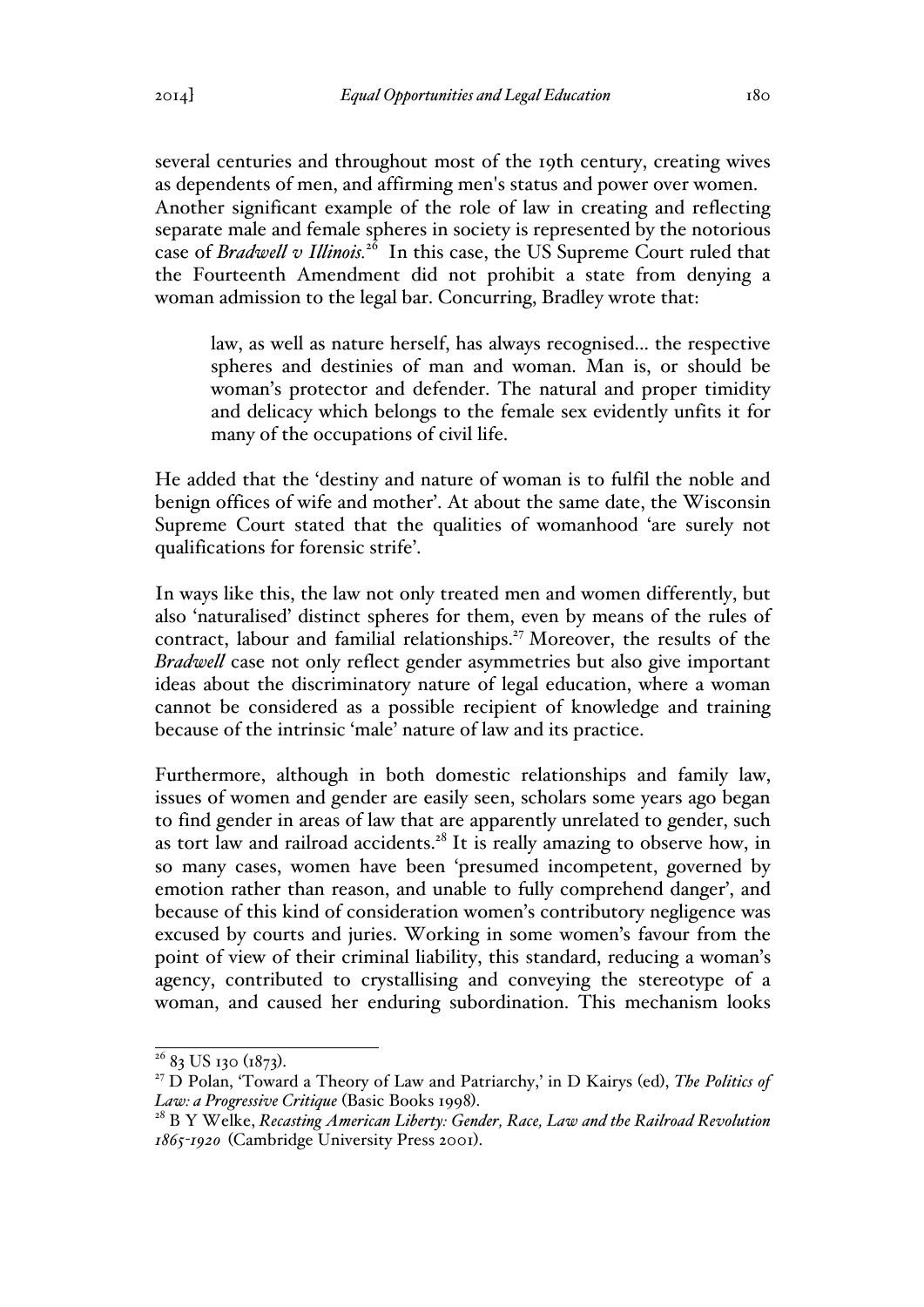somewhat like the present trend of the courts to define certain conduct as culturally based in order to reduce the corresponding criminal liability, but at the same time contributing to the stigmatization of that conduct as being conduct directly linked to a specific ethnic group or minority.<sup>29</sup> The group benefits from the application of the cultural defence (or something similar), but this very application means that the group becomes entangled within the net represented by the values and characteristics ascribed to it by public powers (this is a case of the use of 'state speech' to create categories, minorities and classes.30

Even civil law systems give us many examples of the inter-relationships between women, society and institutions, and of the relevance of the historical approach in legal studies.

Looking at the case of Italy, we can recall the process of the (legal) unification of the codes after the Italian (political) unification, when the struggle amongst different forms of government resulted in a total defeat for women. The result was the new code that summed the worst solutions known in the Borbonic Code of the Two Sicilies (1819) and in the Savoy Code of the Realm of Sardinia, whilst there were other possible solutions, much more satisfactory, such as the Austrian Code (1811) that was in force in Lombardy and Veneto.

The new Article 134 of the Code introduced the husband's authorisation for all the acts that woman intended to carry out: women are treated just like incompetents. Married women cannot donate, transfer real estate, mortgage, cede or obtain assets, and so on and so forth, without the husband's authorisation.

We do not focus on the political rights here, this being enough to form a completely separate paper, but only aim at underlining the interest in a study of legal history that uses gender as one of the points of view, maybe even the principal point. Moreover, it is particularly significant that, even after the adoption of the Italian Constitution, equality between men and women has not been completely achieved. Unfortunately the examples are very numerous, but here we focus on one of them, an example that is directly linked to the issue of legal education and to how it affects the actual behaviour of legal practitioners.

<sup>&</sup>lt;sup>29</sup> See the case of the Rom people, described in P Pannia, 'Grammatica di un'esclusione: I Rom sotto processo', (2014) Studi sulla questione criminale, forthcoming

<sup>&</sup>lt;sup>30</sup> O Lee, 'Classifying Acts: State Speech, Race, and Democracy', (2001) 8(2) Constellation 187; in Italy, we can mention the recent case law concerning Roma people, Cass Pen, decision n. 29734, 04.05.2011; Cass Pen, decision n. 37638, 15.06.2012.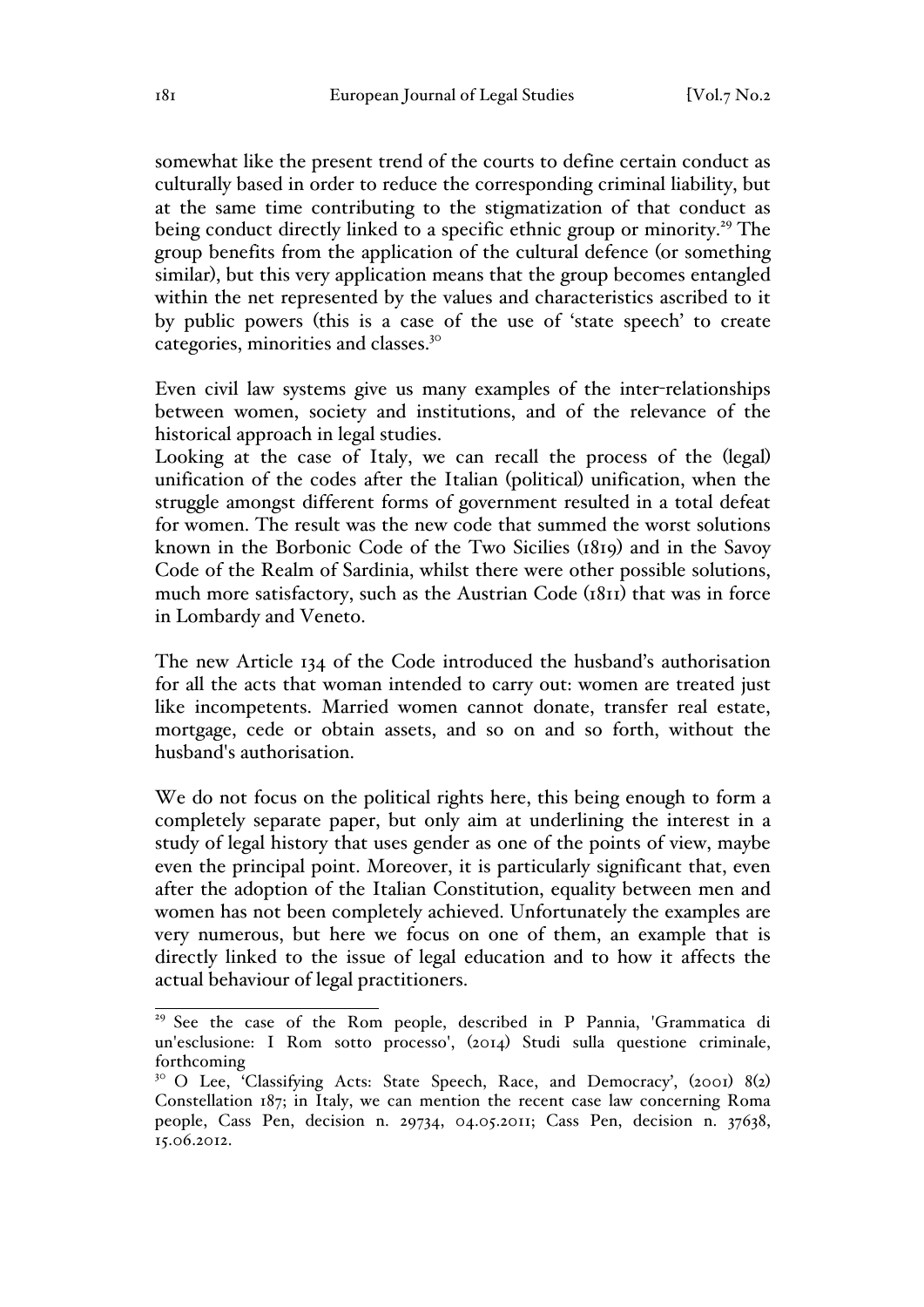A statute adopted in 1956 (n. 1441), regarding the participation of women in the administration of justice by the Italian First Degree Criminal Courts and Tribunals for minors, tried to answer the continual requests made by women's associations and movements for the entry of women into the judiciary system, to match what Article 51 of the Constitution already provided (this provision has been modified and strengthened by the constitutional reform of 2003). This provision is certainly very weak, and the presumed weakness of women is itself codified insofar as Article 25 allows for a woman to be relieved from public office if she needs to provide for the necessities of her family. It is evident how much a statement like this can contribute to reinforcing the paternalistic vision that aims to protect women from engagements that are too difficult and that means substantially excluding them from socially relevant and important appointments.<sup>31</sup>

In the period between 1951 and 1956, many judicial complaints were presented by women who wanted to demonstrate their willingness to acquire the right to administer justice. The courts evaded and gave no standing to the constitutional principle of equality, expressing positions that hark back to suggestions in the American case law mentioned above: men and women are not equal, by their very nature; some activities seem to be reserved by nature to men, some other activities to women. Public offices include functions that the supreme natural law and experience discern to be more appropriate for one sex or the other. $32$ 

The closing speech of the General Prosecutor of the Court of Cassation is amazing in this respect: First, he quoted Ulpiano '*Foeminae ab omnibus officiis civilis remotae sunt, et ideo nec iudices esse possunt nec magistratum gerere nec potulare*'; then he ignored the Constitution, claiming that constitutional norms did not give useful support to the plaintiff, because they were general statements that evidently referred to parliamentary statutes directed at the regulation of specific institutes; and finally, he confessed that a woman has her most desirable mission above all within the family and that in motherhood she sparkles incomparably, but anyway, if she longs to become a judge, her request ought to be received by the legislator, and not by the courts.

This last statement is an example of how the question of the overblown distinction in the Italian Constitution between 'compulsory norms' and

<sup>&</sup>lt;sup>31</sup>A M Galoppini, *Il lungo viaggio verso la parità* (Zanichelli 1992).<br><sup>32</sup> Court of Appeal of Rome, 29.03.1952, in *Foro it*, 1952, II, 84 ff, confirmed by the Court of Cassation.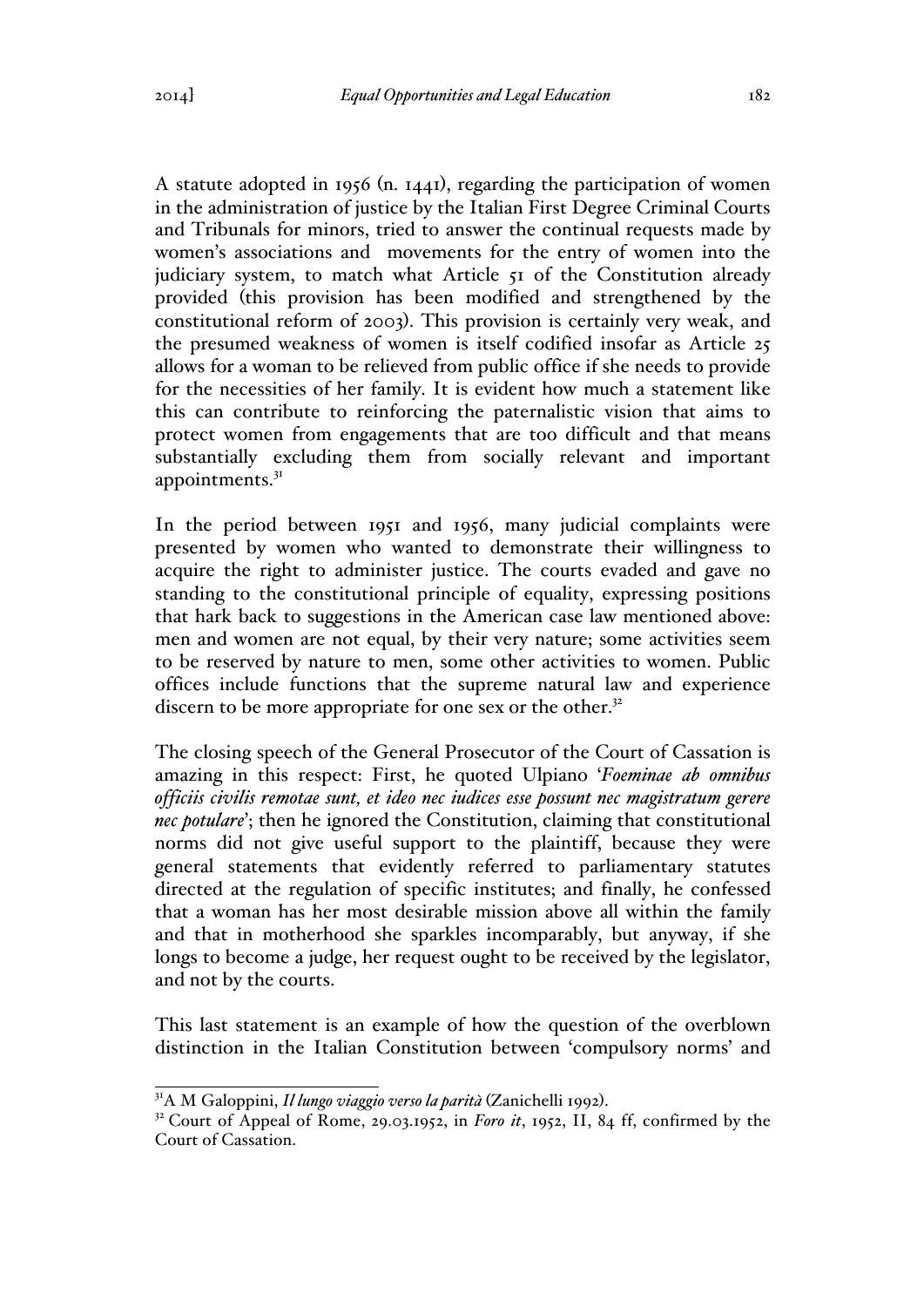'programmatic norms' (which were, of course, thought to be the most progressive) can be studied using the gender perspective as an impressive catalyst to demonstrate the political intention implicitly to abrogate innovative constitutional provisions.

### *Empirical approach v theoretical approach: Abstract and concrete ideas about including women in legal education*

The gender perspective on legal education has been a central topic in the American legal literature for several years. In its early stages the topic was monopolised by feminists, who most often argued for equal professional opportunities on the grounds that men and women are the same: women should have access to legal education because they have the same capabilities as men.<sup>33</sup>

Over the last two decades the concept of sameness has been replaced by the aim of exploring and empowering difference, moving towards the evaluation of gender skills and concerns that are generally absent from legal education programmes, and leaving in the background the issue of women's presence in law schools and law departments (which, anyway, has not yet been much investigated). Feminist critiques proceed on the two levels of inadequacies – those that directly concern gender (first of all, the indifference to gender issues in standard courses and texts), and those that raise basic doubts and challenges to the general organisation of legal education.

From the first point of view, many scholars within feminist literature argue that the educational *milieu* is a microcosm that reflects, reinforces, and reproduces asymmetrical gender relations. <sup>34</sup> In particular, it has been underlined how the law school curriculum continues to marginalise or even to withhold issues of concern and interest to women, which are absent from legal studies in a very significant way). <sup>35</sup> It would be simple to transfer American critiques that directly concern gender to the Italian educational context, with much more relevance given to the under-representation of women in positions of greatest academic reward, security and influence<sup>36</sup>

<sup>&</sup>lt;sup>33</sup> D L Rhode, 'Missing Questions: Feminist Perspectives on Legal Education' (1992-1993) 45 Stanford Law Review 1547.

<sup>&</sup>lt;sup>34</sup> L Amede Obiora 'Neither Here nor There: of the Female in American Legal Education' (1996) 21 Law and Social Inquiry 355.

<sup>35</sup> N Erickson, 'Sex Bias in Law Course: Some Common Issues', (1988) 38 Journal of Legal Education 101; and N Erickson 'Legal Education: The Last Academic Bastion of Sex-Bias?'*,* (1988) 10 Nova Law Review 457.

 $36$  We think here, for instance, of the research into women's presence in the highest posts in universities, led by R Frattini and P Rossi, *Report on Women at the Italian University*, <http://www.df.unipi.it/~rossi/RossiFrattini.pdf> accessed 05.12.2014.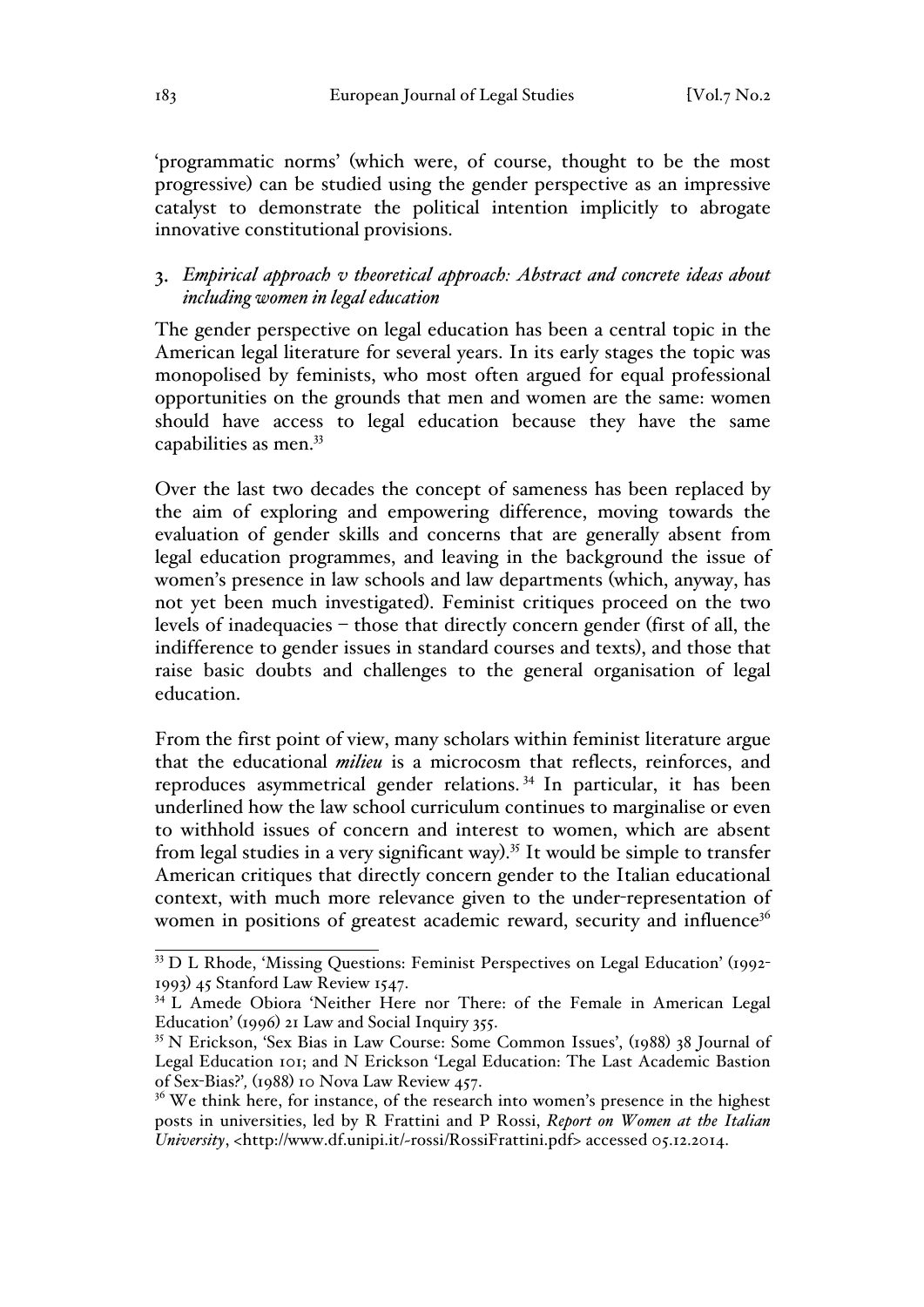and to the lack of interest in issues of gender in standard courses and texts; and with less relevance to the existence of sexually harassing and demeaning conduct and the devaluation of women's classroom participation (but only because of the reasons that we will underline below concerning the general structure of legal education, where participation in the classroom receives a very small endorsement particularly in basic courses).

From the second point of view, a milestone is represented by Gilligan's distinction between an ethics of rights and an ethics of care.<sup>37</sup> According to Gilligan's perspective, the ethics of care is very distant from legal studies, and this fact strongly hinges on the abstract attitude of legal education, which rarely translates general principles and rules into concrete cases and life situations to be faced and solved.

Whether the distinction between an ethics of care and an ethics of rights is useful for women is another sensitive issue. Some scholars have claimed that this dichotomy is not authentic and is at the same time derived from and reinforcing the subordinate status of women<sup>38</sup>, particularly because it neglects considerations of race and ethnicity, culture, class, consciousness and all the features that are likely to mediate the 'voice' by which individuals express themselves.

Other scholars have found that the shared experience of institutional oppression and/or racial stratification that informs the construction of self and the formation of identity amongst men and women in specific communities produces a convergence in the vocabulary of rights, morality, and social good.39 Some suggestions in the literature underline the fact that what relational feminists identify as characteristically feminine (versus masculine) personalities, ontologies, epistemologies, and worldviews bears a remarkable resemblance to what other cultures categorise as non-Western (versus Western) personalities and worldviews.<sup>40</sup>

<sup>37</sup> C Gilligan, *In a different voice: Psychological Theory and Women's Development* (Harvard University Press 1982), see also MF Belenky, B McVicker Clinchy, N Rule Goldberger, and J Mattuck Tarule*., Women's Ways of Knowing* (Basic Books 1986); S Ruddick *Maternal Thinking: Toward a Politics of Peace* (Beacon Press 1989); and N

<sup>&</sup>lt;sup>38</sup> CA MacKinnon, *Feminism Unmodified. Discourses on life and law* (Harvard College <sup>1987</sup>). <sup>39</sup> CB Stack, 'Different Voices, Different Visions: Gender, Culture and Moral

Reasoning' in M Zinn, B Dill (eds), *Women of Color in U.S. Society* (Temple University Press 1994).<br><sup>40</sup> S Harding, 'The Instability of the Analytical Categories of Feminist Theory' in

MR Malson, JF O'Barr, S Westphal-Wihl and M Wyer (eds), *Feminist Theory in Practice and Process* (University of Chicago Press 1991).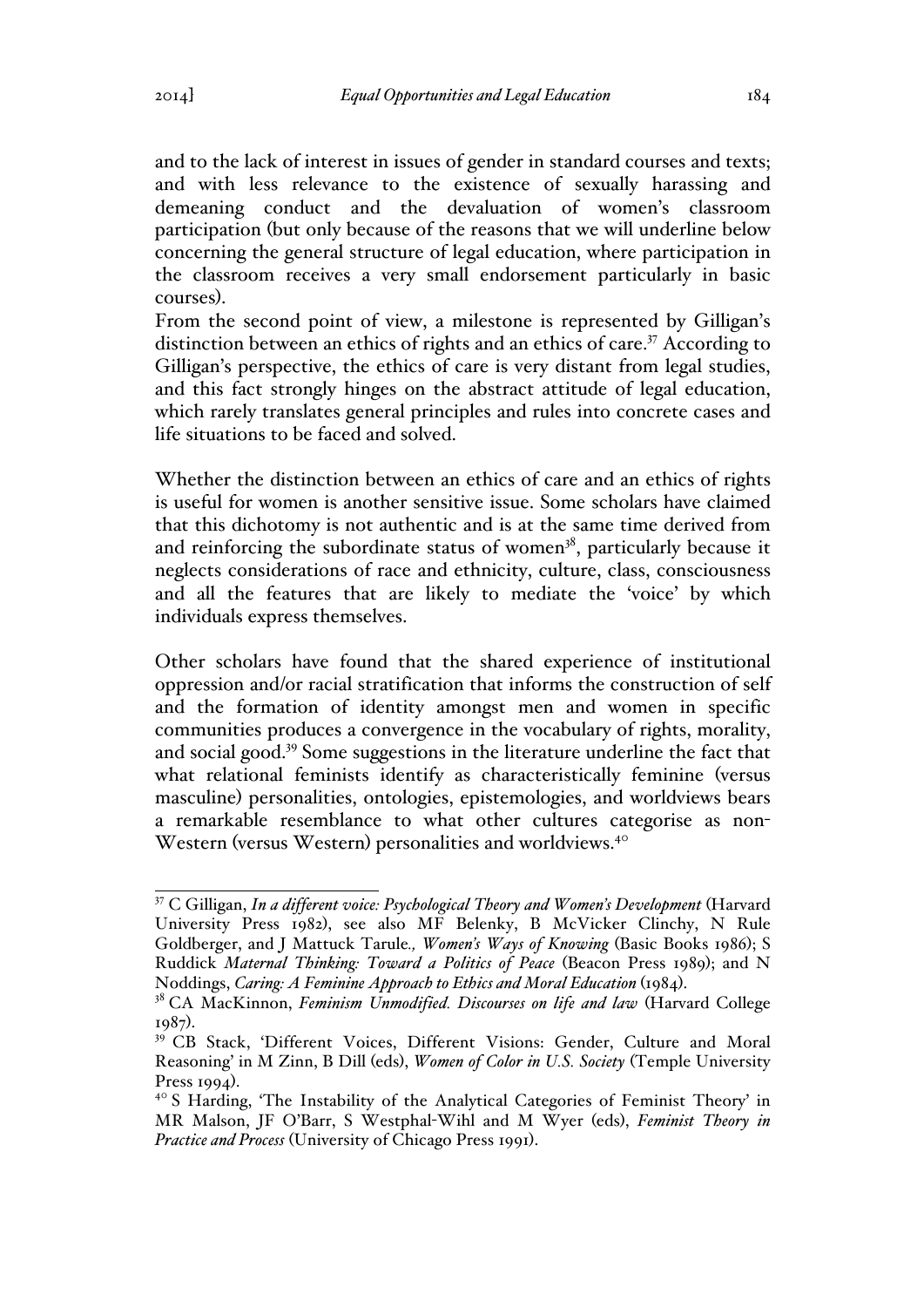It is evident that theory and practice also affect the methodology of the consideration of women in legal education, and the corresponding instruments. It is just the comparison between theory and practice that shows that 'what most feminists want from legal education looks much like what other informed critics have wanted<sup>'41</sup>, and that:

obvious examples include the call by realists and clinicians for law schools that focus more on practical lawyering skills; the demands by humanists and critical theorists for less hierarchical and less authoritarian teaching techniques; the argument of law and society leaders for more contextual analysis and interdisciplinary teaching materials.42

The comparison between theory and practice confirms that the traditional law school format assumes that learning is a rational, largely unidirectional process; that professors try to transmit knowledge about what law is and does through reasoned discourse; and that at the end students attempt to replay this account in their final exams.<sup>43</sup> All these features seem to allow an appreciation of the theoretical framework built by Gilligan.

We do not know whether only women reason in a 'different voice', are less likely to privilege abstract rights over concrete relationships, and are more attentive to values of care, connection, and context.<sup>44</sup> In any case, this 'different voice' certainly exists, and could bring a distinctive perspective to the resolution of human problems, one that is silenced by the 'competitive, combative, and a contextual structure of legal education'.45 On this point we need to distinguish between the common law context and the civil law context. In the US a substantial problem is that the educational structure at most law schools strengthens students' competitive capacity to the exclusion of other attributes, particularly because of the dynamics that characterise the relationships within the classrooms. These considerations are not applicable to the Italian legal educational system, where the less interactive method of teaching makes it impossible to favour rational and competitive men over empathetic and prismatic women.

<sup>41</sup> DL Rhode, 'Missing Questions: Feminist Perspectives on Legal Education' (1992- 1993) 45 Stanford Law Review 1548.

<sup>42</sup> Ibid, 1552.

<sup>43</sup> SH Williams, 'Legal Education, Feminist Epistemology, and the Socratic Method', (1993) 45 Stanford Law Review 1571.

<sup>44</sup>C Gilligan, *In a Different Voice*: *Psychological Theory and Women's Development*, *op cit*. <sup>45</sup> DL Rhode, *op cit*.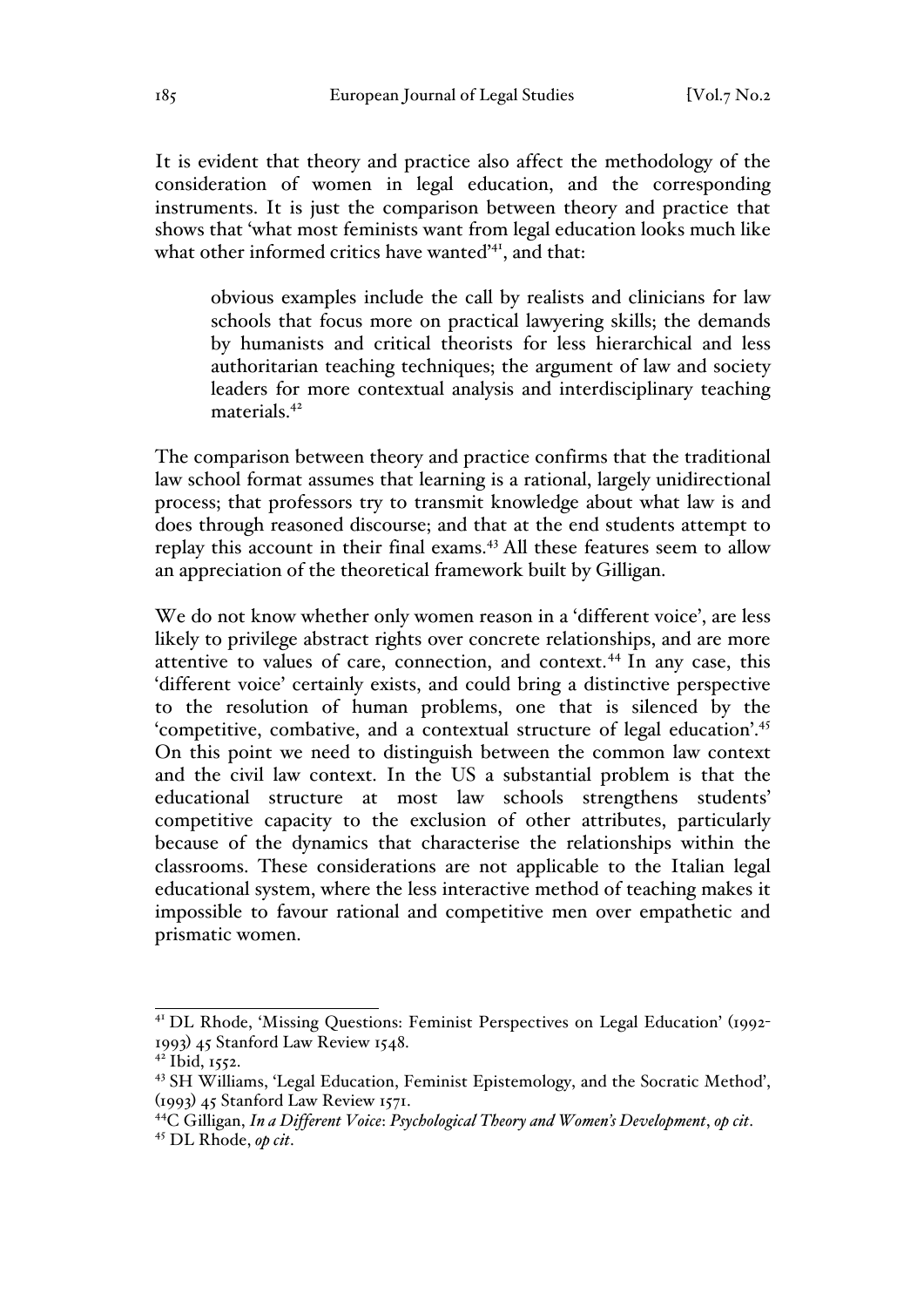However, just because there is a need for greater concreteness in legal education, which is hardly present in the Italian system, there ought to be a common commitment to more co-operative and empathetic training, and this would affect academic structures and content in various ways. In terms of academic structure, a special emphasis would be given to legal clinics, simulations and other settings for interactive, experimental learning. Collaborative projects and the development of interpersonal skills would occupy a more central role in standard courses and evaluation processes. In terms of content (which is what we are going to investigate in the next section) dimensions such as gender, race, class, ethnicity, and sexual orientation would become more central categories in the analysis of legal institutions, the protection of rights and the organization of power.

Legal education would not simply need to acknowledge the differences, but would need to have an exploration of the processes that give rise to the social meaning and consequences of those differences.<sup>46</sup>

In Italy, another aspect to be underlined regards the management of the 'Scuola per la magistratura' (a new school for the judiciary), which was recently created by a governmental decree, n 26/2006 and effectively began in 2012. Not only is the number of women on the executive committee definitely small (two out of twelve), but also, from the point of view of content, there are very few lessons on gender issues or issues even partially linked to gender. Analysing the curriculum in 2013, the continuing education only includes a lesson on criminal protection against stalking and bullying (and, furthermore, this is supplied by e-learning). Considering that basic legal education is not 'genderised', the absence of gender issues and a gender perspective in specialised training is much graver.

This reflection on content is particularly significant, and we will take it into consideration in the next section. For now, it is important to remind ourselves that the very approach to the law should change, considering that (for historical reasons) the law presupposes a mythical creature: a coherent, rational legal subject, capable of freely choosing and consenting to a wide range of options and capable, under normal circumstances, of being considered totally responsible for its actions.47 Indeed, in Europe as in the US, the legal subject is modelled on a white, heterosexual, middle to upper class male with no disability. He is the male bourgeois landowner whom we

<sup>&</sup>lt;sup>46</sup>B Ong Hing, 'Raising Personal Identification Issues of Class, Race, Ethnicity, Gender, Sexual Orientation, Physical Disability, and Age in Lawyering Courses' (1992-1993) 45 Stanford Law Review 1807.

<sup>47</sup> MV Rodriguez, 'Pedagogy in Law: Ideas for Integrating Gender Into Legal Education' [1998-1999] American University Journal of Gender Social Policy and the Law 267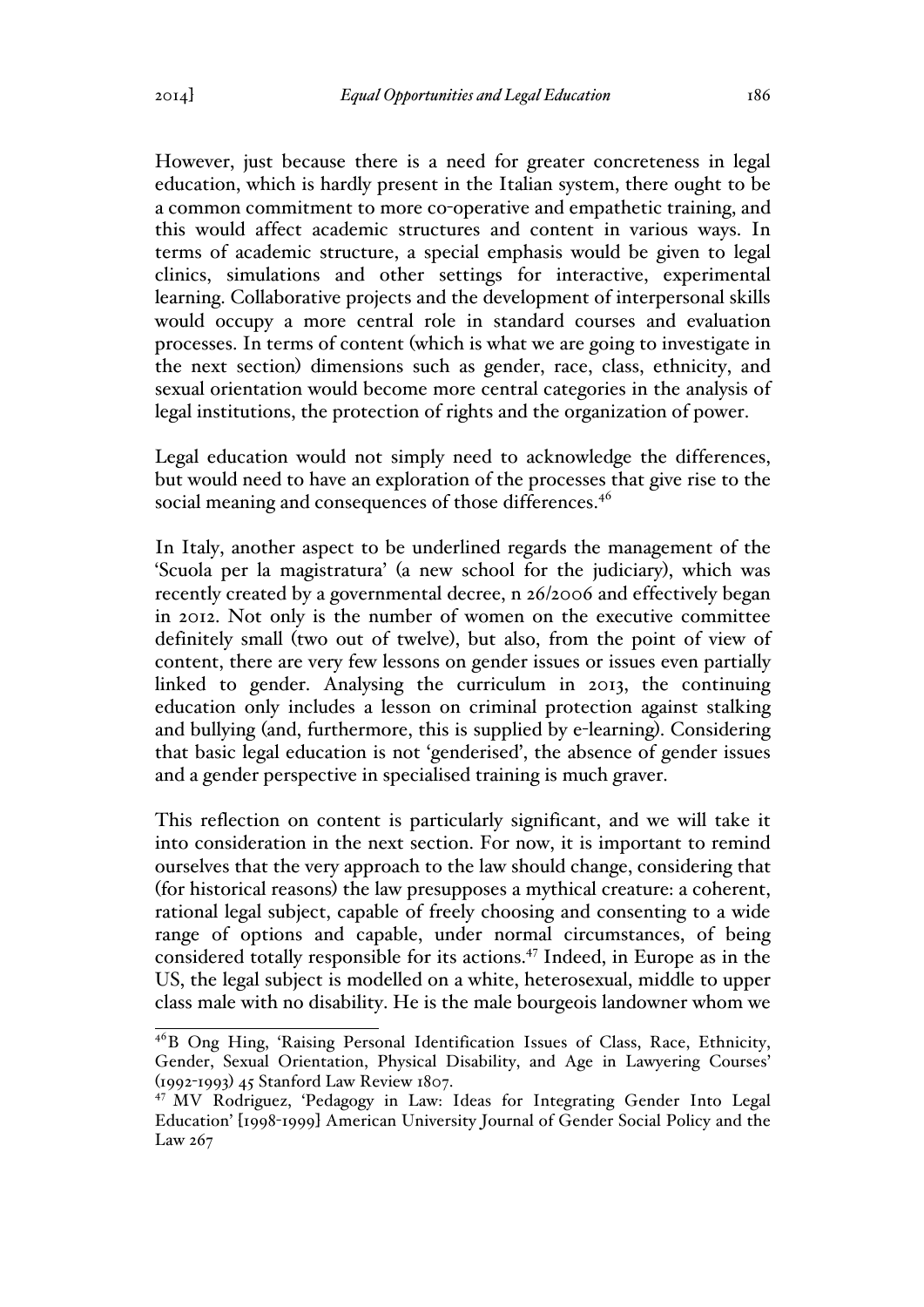find in the Napoleonic Civil Code. The social contract itself is modelled around this kind of subject. $48$ 

### *Proposals*

First of all, if it is not already evident, why should a feminist legal curriculum or gender courses, be introduced?

In Italy, until now, the terminological issue has found no place, because there is no experience that could be ascribed to the 'genderisation' of legal education that we have been talking about. Our investigation reveals that the only current course on 'Law and Gender' is an optional course at the University of Trento that is taught by professors of private comparative law. Of course, we do not consider as relevant to our investigation all the (existing) courses on gender (from an anthropological, historical, philosophical and sociological perspective) that are included in programmes that, even when they can be followed in law departments, are not directed at training students to become attorneys, prosecutors, judges and notaries. We mean that the field of our analysis is specifically the role of gender in legal curricula – curricula that lead to the participation in public examinations from which the professionals mentioned above are selected.

An English expert scholar has underlined three basic reasons that make gender and feminist studies necessary in the field of legal studies.<sup>49</sup> Firstly, there is the high number of women amongst law students and practitioners. In the United Kingdom (where the paper was written) more than half of all law students and more than half of all entrants to the legal profession are women. The data is quite similar in Italy, and, in any case, more than half the population of the world are women. This quantitative element ought to be reflected in legal curricula, starting with the breaking of the traditional distinction between compulsory and optional subjects that marginalises matters that are central to the growth of gender consciousness: family law (always optional), and women's legal history (which is definitely not taught, even within the context of general legal history, where an inclusion of the gender perspective would be preferable).

<sup>48</sup> M Nussbaum, *Frontiers of Justice*, (Belknap Pr 2007). Critiques towards contractualism from the point of view of feminism are clearly expressed in C Pateman, *Sexual Contract* (Stanford University Press 1988), where she underlines that 'In contract theory universal freedom is always a hypothesis, a story, a political fiction. Contract always generates political right in the forms of domination and subordination', above all against women.

<sup>49</sup>R Auchmuty, 'Agenda for a Feminist Legal Curriculum in Legal Studies', (2003) 3 Legal Studies 23.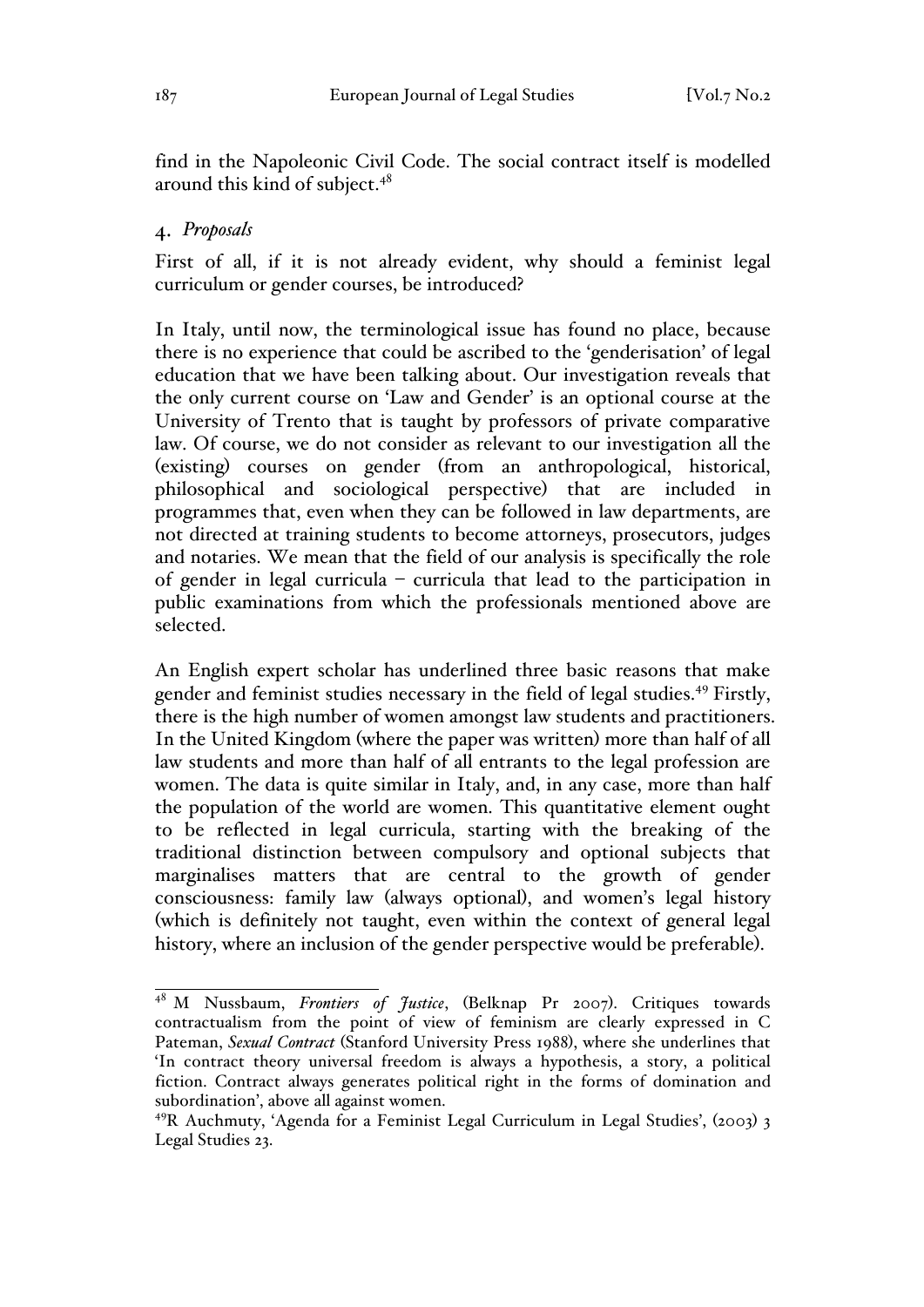The effect of this absence is strongly seen in the lack of a female perspective in many judgments in which such a perspective would be significant for the resolution of the concrete case. The female perspective seems to be very hard to achieve, because there is a complete overlap between the perspective of men and the perspective of the law.

The second reason is the relevance given in our legal systems to the equality principle:

It is in the law school that the values, ethics and principles of the law and the legal profession are first introduced, developed and inculcated. And, it is the law students of today who will become the lawyers, academics and judges of tomorrow and who will, therefore, exert a considerable influence on both the role and status of women lawyers, and on the ways in which the law itself interacts with women's lives.<sup>50</sup>

This claim perfectly illustrates the relationship between gender, equality, law and justice.

The third reason concerns the fact that while discrimination varies between countries, peoples, geographic places and cultures, 'evidence of the continued global oppression of women remains overwhelming'.<sup>51</sup> This evidence should be challenged by the law, which we believe is the social weapon called on to eradicate women's subordination and to give full implementation to the equality principle.

After we have considered all these points, at the end of this section we have to focus on possible proposals. The question is how gender can be integrated into legal education. What strategies can render legal education more able to develop public awareness of the role of gender in social relationships and dynamics of power, and to produce legal professionals who would make gender relevant in the recognition and protection of rights?

Feminist legal theorists propose three methods.<sup>52</sup> The first method is 'the woman's question': this means that students should be called to identify the gender implications of rules and practices that appear to be neutral and

<sup>&</sup>lt;sup>50</sup>C McGlynn *The Woman Lawyer: Making the Difference* (Butterworths 1998), 27.

 $5<sup>1</sup>J$  Conaghan 'Reassessing the Feminist Theoretical Project in Law' (2000) 27 Journal of Legal Studies 354.

<sup>52</sup>K Barlett, 'Feminist Legal Methods', in K Barlett and R Kennedy (eds) *Feminist Legal Theory: Readings in Law and Gender* (Westview Press 1991).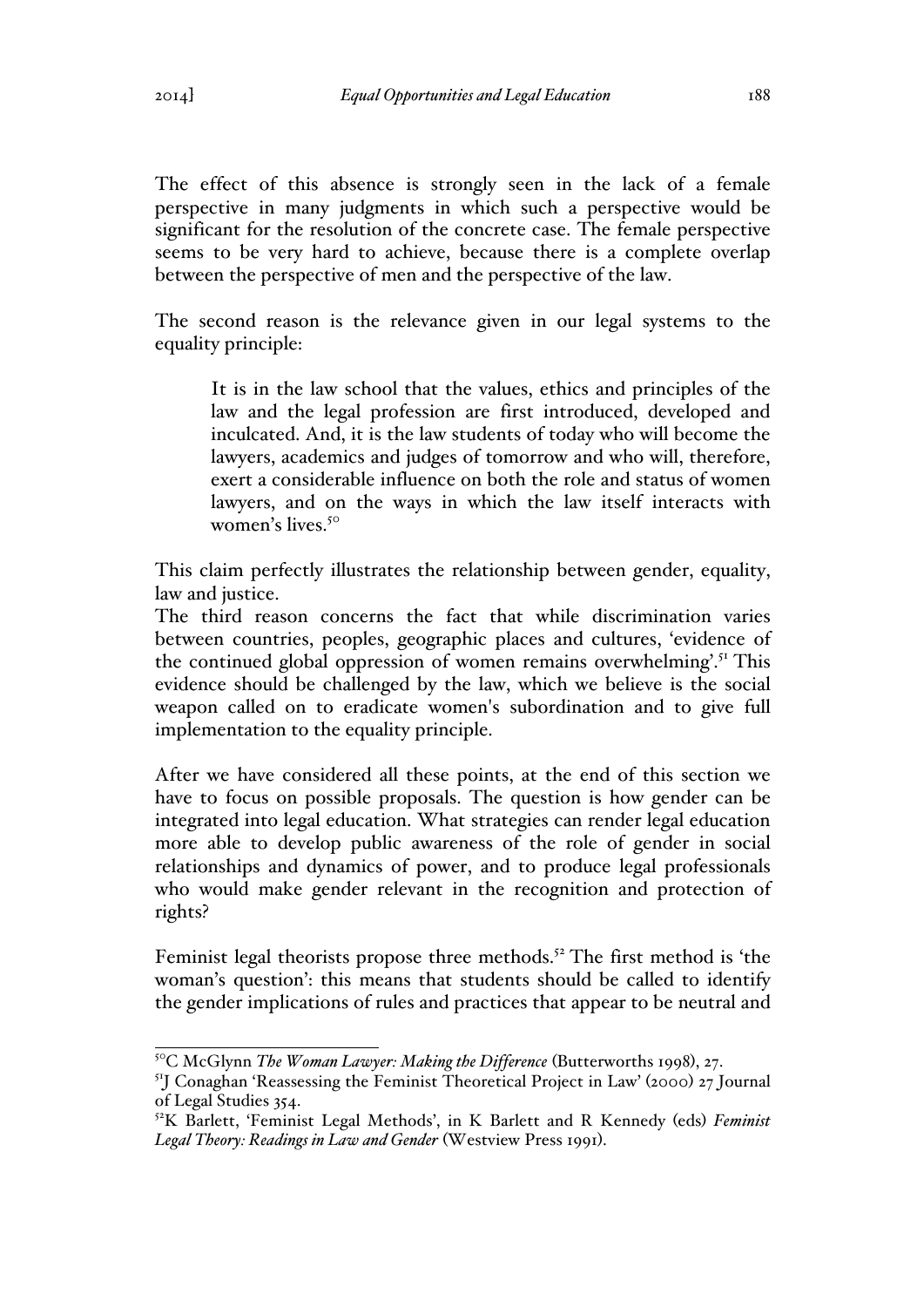objective. The second is practical feminist reasoning: this reasoning consists in posing open-ended questions about concrete issues in order to determine both the possible solution and the problem that is actually found in the situation under consideration. In this way students can identify different points of view and perspectives that may be far from the systems of values prevailing in society. The third method is the raising of consciousness, which can be interpreted as an interactive and cooperative process in which women share and compare their personal experiences.53

All these 'gender factors', useful for building a different methodology, are reinforced by giving a special role to legal clinics<sup>54</sup>, where students are asked to offer pro bono assistance in cases with a high public impact, such as those that expose unconstitutional practices or the systematic subordination of and discrimination against women. It is important that students work on cases that demonstrate the role of the law in changing society, beliefs and conventional wisdom.

Recently, the roadmap for integration has been presented in four steps: the inclusion in legal departments, faculties and law schools (to which, in Italy, we could certainly add the 'Scuola di magistratura' mentioned above) of instruments like a gender audit, self-assessment exercises or a gender needs assessment; the sensitisation of gender terminology; the inclusion of exercises for confronting stereotypes, through the students writing a story on a gender value conflict (real or hypothetical) and then analysing and

53K Barlett, ibid.

<sup>54</sup>In Italy only three legal clinics have been launched in the last years. The first optional course in Legal Clinic started at the Faculty of Law of the University of Brescia, during the academic year 2009/2010, as an experiment. It was promoted by a group of legal scholars engaged in innovative teaching methodologies within the field of legal education and it was led in collaboration with very important American Legal Clinics such as the ones operating at the Yale Law School, the New York University Law School, the CUNY Law School and the University of Connecticut Law School. The other two legal clinics operate at the University of Rome Tre and the University of Turin.

At the University of Rome Tre was opened a public legal desk specialised in immigration and human rights, where people offer concrete cases to be analysed and treated by young legal students who render legal assistance to disadvantaged persons. Small groups of students, supervised by law professors and lawyers, follow the cases and participate to the judicial hearings, although they cannot legally represent their assisted. Generally, the cases are recommended by associations, labor unions and religious charity organisations.

Even the University of Turin opened in 2013/2014 a legal clinic in 'Person and family', where students could deepen their knowledge of family law and protection for 'weak adults' through this new methodological approach. The Law Department has made an active participation in the course has been made equal to having passed the exam in family law.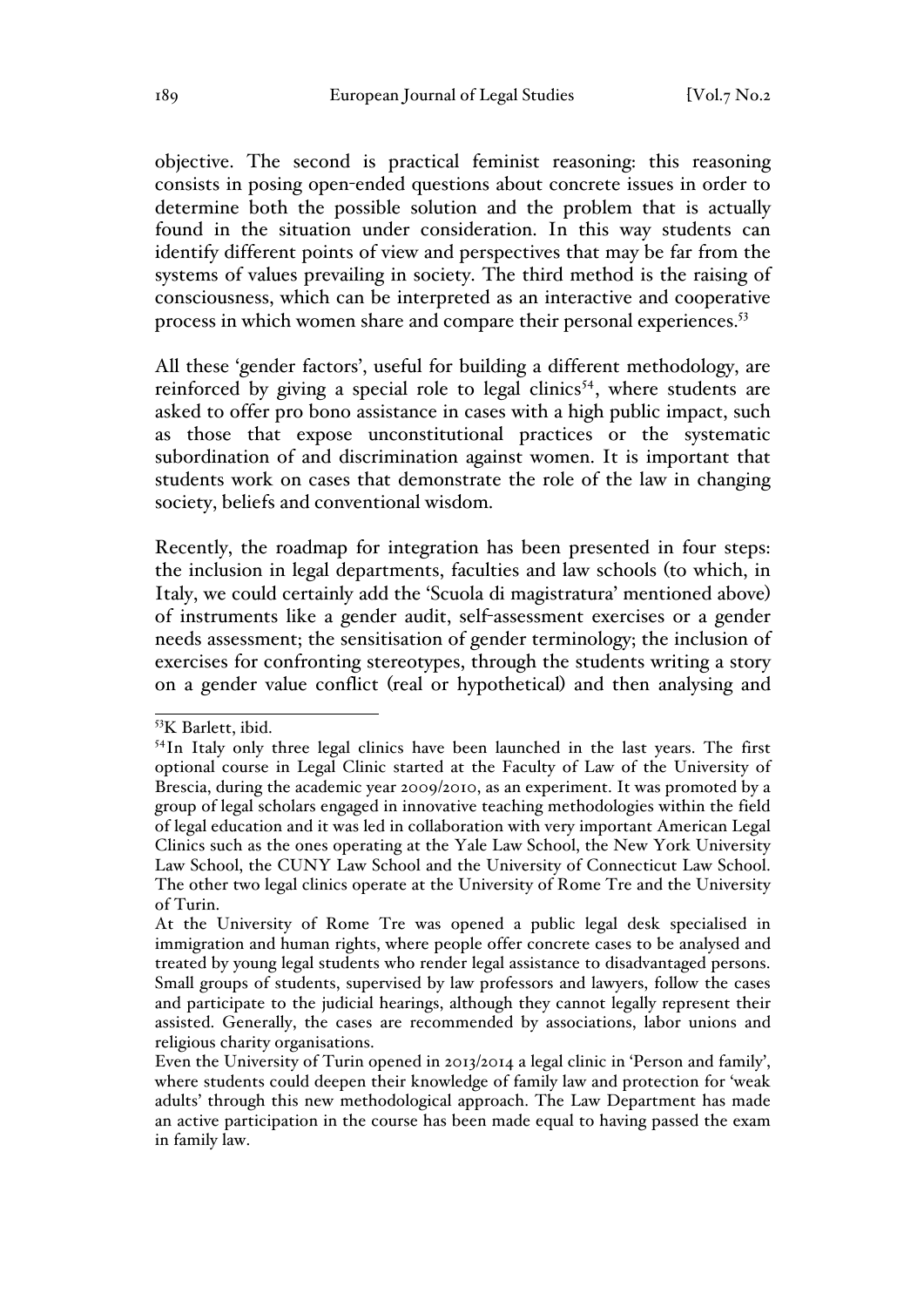discussing the stories; and the integration of gender and antidiscrimination courses and modules into the curricula.<sup>55</sup>

The role of the practical approach becomes much more evident when we think about some of the recent Italian provisions that we considered in the previous paragraphs, such as those concerning 'femminicidio' or political representation and quotas.

Our first main point is that if there is the possibility for legal students to have direct experience of concrete cases concerning gender violence, and to employ theoretical instruments in order to guarantee the wider protection of women's fundamental rights and freedom, then this could produce legal practitioners in the future who have a gender consciousness. This feature is crucial, above all, for some professionals, such as police officers, and in the exercise of general public safety functions. Many studies have underlined how the intrinsic elbow room that characterises law enforcement risks working to the detriment of women and minorities. As an example, domestic violence is still considered by police officers as an 'unproductive, messy and not real' field of work.<sup>56</sup> Police officers, although they often have to intervene in this kind of crime, also tend to manage them outside the roadmaps and instruments provided by the criminal procedure code, even when violence is evident. Another problematic feature concerns the treatment of women who have suffered rape: many sociological and criminological studies have underlined an insensitive and sometimes hostile attitude by some police officers. Clearly, the basic level of the services of law and order is performed by people who have not had legal training, and very often they do not have a Master's degree in law, but those at the higher level of command and control have received an academic education, usually in law. These managers should therefore have the responsibility of organising training programmes for their subordinates that include gender topics, and they need to be well aware of the issue in order to be proactive and undertake the necessary measures.

Our second point is that the habit of considering the participation of women in politics, and more generally in society, in work and in the 'free marketplace of ideas', desires and ambitions, as essential and undeniable to be needs to be built through a long training process, where a fundamental role is played by legal education. An education based firmly on affirmative

<sup>55</sup> OL Odigie-Emmanuel, 'Gender and Racial Issues in Legal Education: Law as Mechanism for Social Control' (2013) Global Alliance for Justice Education conference, Jindal Global Law School, < www.gaje.org/conferences/7th-worldwideconference/> accessed 10.12.2014.

<sup>56</sup> R Reiner, *The Politics of the Police* (Oxford 2010), 172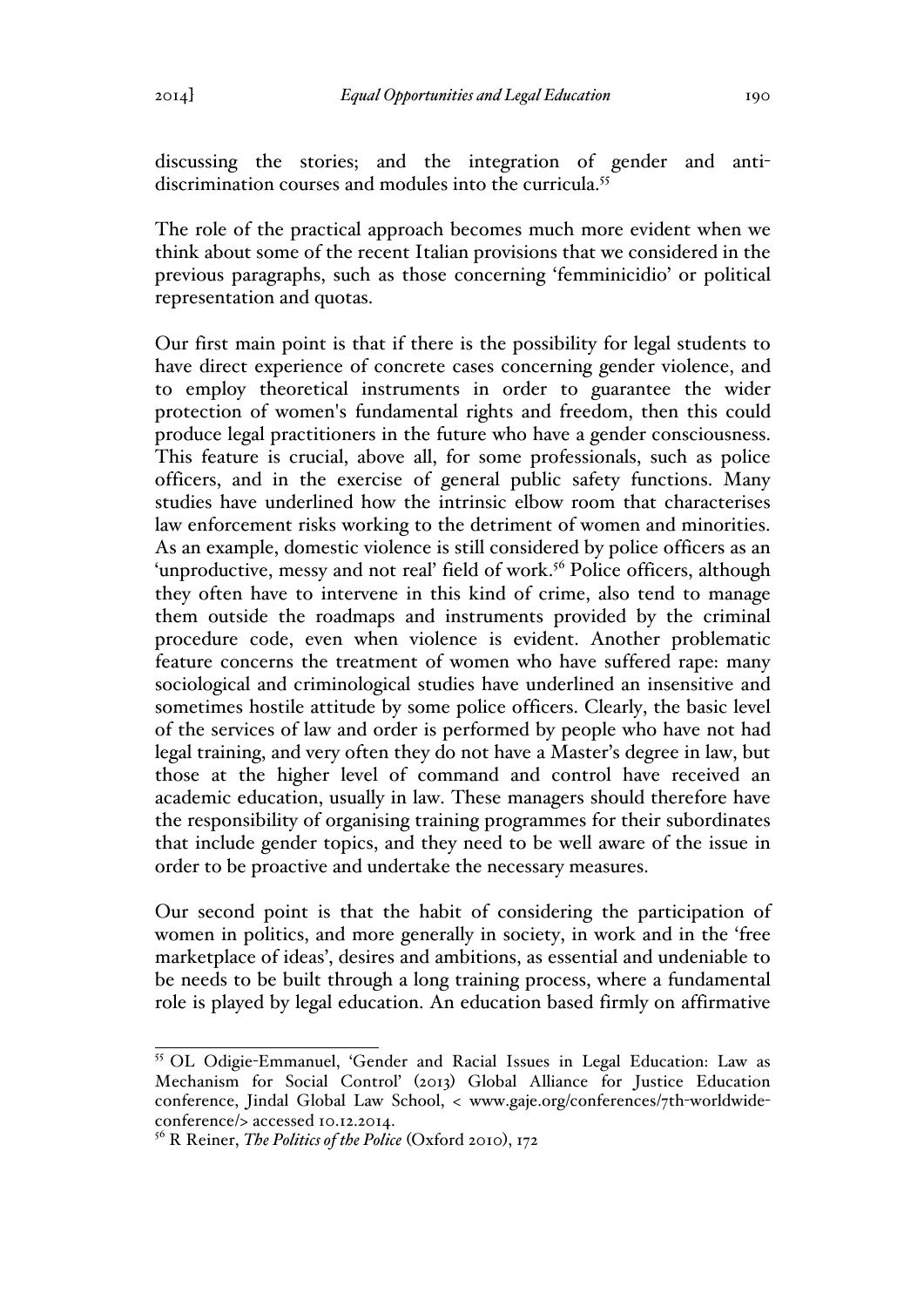action and substantial equality would improve the capacity of students (and future legal practitioners) to recognise the need for public interventions to promote and guarantee a female presence in political institutions and governments and in all places where crucial decisions are taken. And it would prevent, for the future, legal scholars from making (sometimes) unintentional references to the principle of equality in such a way that limits women's rights while formally pretending to guarantee equal treatment for men and women, starting from the misleading presupposition that parity between men and women has been achieved.

Of course, the educational approach chosen in this paper also reminds us of the importance of a continuing legal education that connects the boundaries of law schools and departments to the judicial environment which, for instance, is recognised by legal doctrine as a fundamental agent of change.<sup>57</sup>

We cannot spend time on the first point, as that would require a specific investigation. Instead, we dedicate the final reflections of this third section to the legal curriculum and how it might be modified in order to pursue the goals set out in this paper.

The appropriate consideration from which we want to start seems very obvious: the effect of designating some subjects as compulsory and others as merely optional is naturally to depreciate the latter subjects. A worse case is, of course, the absence of a subject from the curriculum, which is what happens in the case of Gender and Law. Anyway, looking at the Italian context, the Master's degree in law needs a broadly-based compulsory curriculum that includes subjects like family law (which is currently optional), women's legal history, and courses on gender, race and sexuality perspectives; this would encourage a study of law that started from the person and not from the legal category.<sup>58</sup> This approach to radical topics and perspectives would promote a different way of thinking in students (especially in the excellent students who are now chiefly relegated to a passive and often mnemonic learning of legal categories, notions and case law): a critical, empathetic reasoning that will allow students to acquire methodological skills that they will able to apply across their studies and in future research and legal activities.

<sup>57</sup> L Armytage, 'Judicial Education on Equality' (1995) 58 (2) Modern Law Review 160 underlines how the US model of judicial education focuses on the role of attitudes and values in judicial decision making, supported by examples relating to a range of disability types.<br><sup>58</sup>See the considerations of R Auchmuty, 'Agenda for a Feminist Legal Curriculum in

Legal Studies', (2003) 3 Legal Studies 23.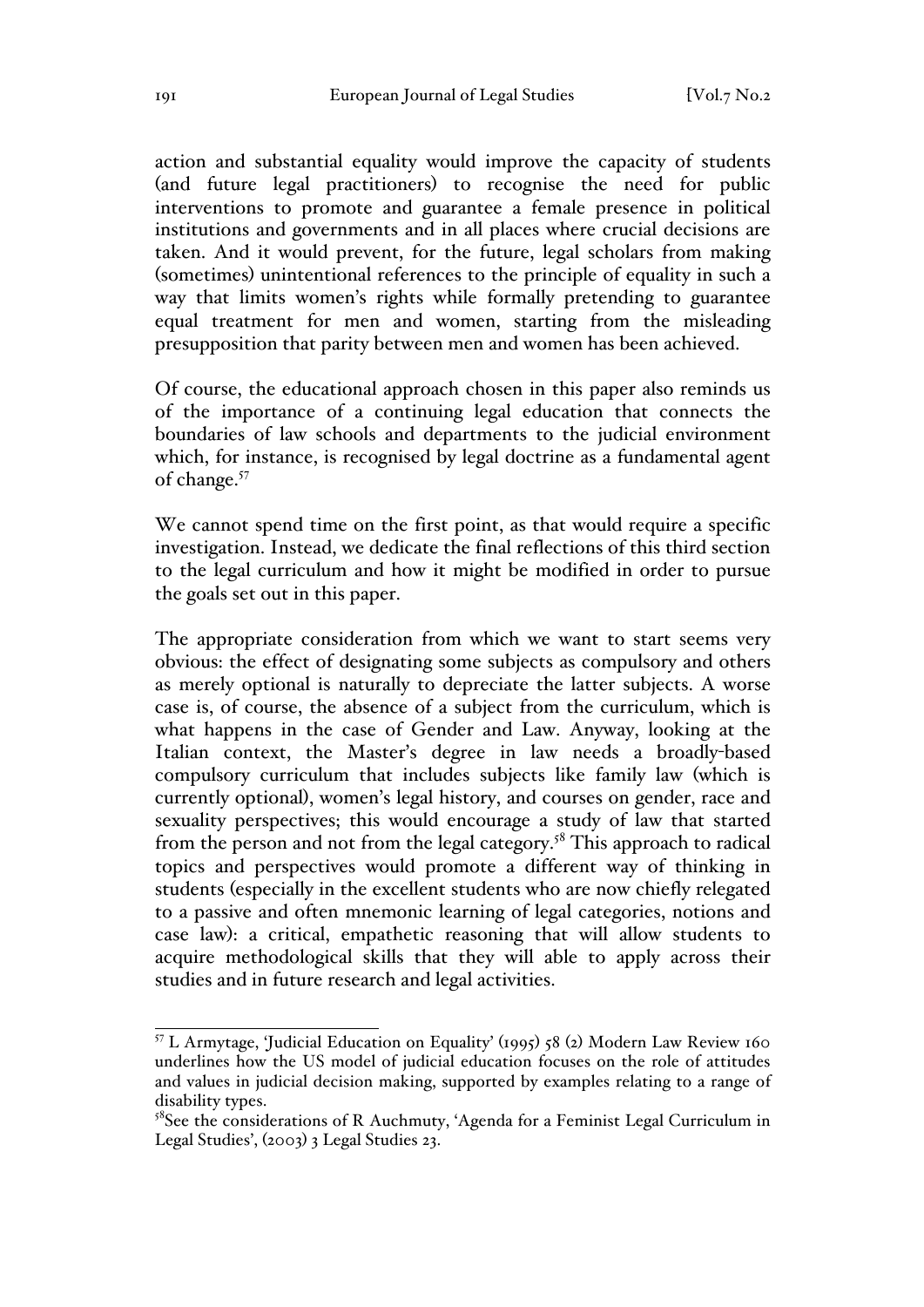Transforming the curriculum also means another basic thing: adding a few subjects that are considered to be particularly close to women because of their content and their specific topics would not be sufficient to change the general structure of legal education, and the way the compulsory subjects are delivered.

Every subject ought to be delivered through a binary approach: after students have learned the positive law and statutes, legal doctrine and case law, in the way that is particular to the various disciplines, they ought to be asked to consider the law from other standpoints, learning to do so from their professors, who should show them how cultural diversity and inclusiveness can affect the reading of law, of rules, and of decisions.<sup>59</sup>

#### IV. CONCLUDING REMARKS

In this paper we have described the necessity of a deep reflection on the inclusion of gender issues, and above all gender perspective, in legal education. We have described criticalities and already existing experiences, and proposed some possible methodologies, paying attention to the relevant differences between civil law and common law systems of legal professions and training.

Indeed, the predominant indifference towards considering gender as a legal matter, deserving time and space in legal programmes, seems basically to need three interventions: (1) a cross teaching of gender topics in (existing) general courses; (2) the inclusion of gender topics within (existing) general courses on fundamental rights; and (3) specific courses on law and gender.

The goal of social inclusion is particularly important within the perspective of this work, because it becomes much more relevant during the crises, when excluding policies prevail over the protection of social rights and over the achievement of equal opportunities. Studying gender equality and equal opportunities within a context of economic and social crisis serves to debunk the false perception that gender equality may be an important aim to achieve, but not in times of crisis when societies and governments should concentrate on creating economic growth.

We believe, and have to demonstrate, that education has a strong role in influencing women's choices for their future learning, working and building a social and professional status. Above all, we want to underline the role

<sup>&</sup>lt;sup>59</sup>NKS Banks, 'Pedagogy and Ideology: Teaching Law as if it Really Matters' (1999) 19 Legal Studies 450.